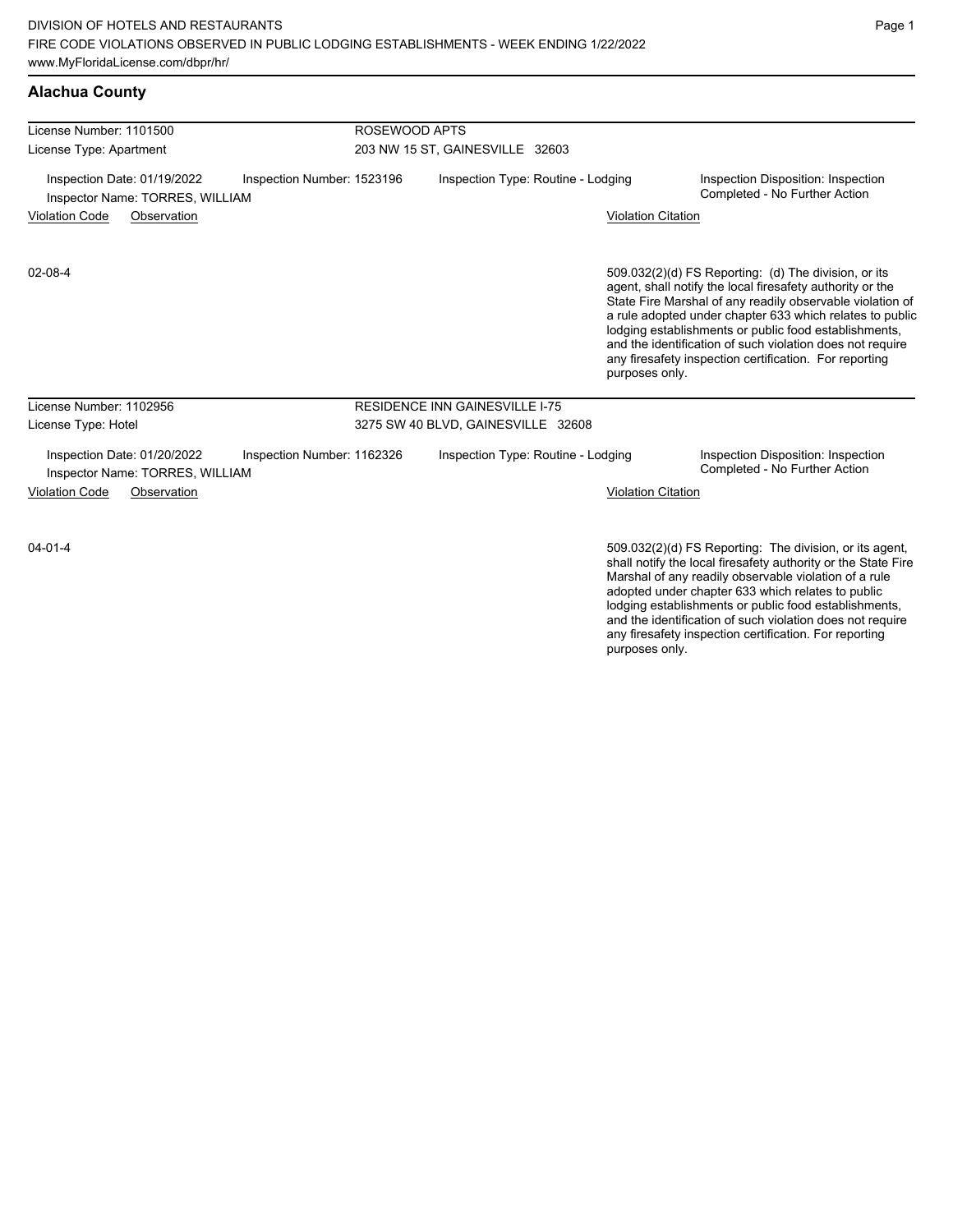| <b>Broward County</b>                                                   |                            |              |                                                  |                           |                                                                                                                                                                                                                                                                                                                                                                                                                            |
|-------------------------------------------------------------------------|----------------------------|--------------|--------------------------------------------------|---------------------------|----------------------------------------------------------------------------------------------------------------------------------------------------------------------------------------------------------------------------------------------------------------------------------------------------------------------------------------------------------------------------------------------------------------------------|
| License Number: 1606958                                                 |                            | THE KEY WEST |                                                  |                           |                                                                                                                                                                                                                                                                                                                                                                                                                            |
| License Type: Apartment                                                 |                            |              | 4200 SHERIDAN ST, HOLLYWOOD 33021                |                           |                                                                                                                                                                                                                                                                                                                                                                                                                            |
| Inspection Date: 01/19/2022<br>Inspector Name: CHRISTGEN, THOM          | Inspection Number: 1521020 |              | Inspection Type: Routine - Lodging               |                           | Inspection Disposition: Inspection<br>Completed - No Further Action                                                                                                                                                                                                                                                                                                                                                        |
| <b>Violation Code</b><br>Observation                                    |                            |              |                                                  | <b>Violation Citation</b> |                                                                                                                                                                                                                                                                                                                                                                                                                            |
| $01 - 02 - 4$                                                           |                            |              |                                                  | purposes only.            | 509.032(2)(d) FS Reporting: (d) The division, or its<br>agent, shall notify the local firesafety authority or the<br>State Fire Marshal of any readily observable violation of<br>a rule adopted under chapter 633 which relates to public<br>lodging establishments or public food establishments,<br>and the identification of such violation does not require<br>any firesafety inspection certification. For reporting |
| License Number: 1602176                                                 |                            | THE COVE     |                                                  |                           |                                                                                                                                                                                                                                                                                                                                                                                                                            |
| License Type: Apartment                                                 |                            |              | 4300 SHERIDAN ST, HOLLYWOOD 33021-3541           |                           |                                                                                                                                                                                                                                                                                                                                                                                                                            |
| Inspection Date: 01/21/2022                                             | Inspection Number: 1525773 |              | Inspection Type: Routine - Lodging               |                           | Inspection Disposition: Inspection<br>Completed - No Further Action                                                                                                                                                                                                                                                                                                                                                        |
| Inspector Name: CHRISTGEN, THOM<br><b>Violation Code</b><br>Observation |                            |              |                                                  | <b>Violation Citation</b> |                                                                                                                                                                                                                                                                                                                                                                                                                            |
| $01 - 02 - 4$                                                           |                            |              |                                                  | purposes only.            | 509.032(2)(d) FS Reporting: (d) The division, or its<br>agent, shall notify the local firesafety authority or the<br>State Fire Marshal of any readily observable violation of<br>a rule adopted under chapter 633 which relates to public<br>lodging establishments or public food establishments,<br>and the identification of such violation does not require<br>any firesafety inspection certification. For reporting |
| License Number: 1621741                                                 |                            |              | RSJ 14TH COURT PROPERTY INVESTMENTS LLC          |                           |                                                                                                                                                                                                                                                                                                                                                                                                                            |
| License Type: Apartment                                                 |                            |              | 540-630 NE 14 CT, FORT LAUDERDALE 33304          |                           |                                                                                                                                                                                                                                                                                                                                                                                                                            |
| Inspection Date: 01/21/2022<br>Inspector Name: BRANN, JUSTIN            | Inspection Number: 1533622 |              | Inspection Type: Lodging-Licensing<br>Inspection |                           | Inspection Disposition: Inspection<br>Completed - No Further Action                                                                                                                                                                                                                                                                                                                                                        |
| <b>Violation Code</b><br>Observation                                    |                            |              |                                                  | <b>Violation Citation</b> |                                                                                                                                                                                                                                                                                                                                                                                                                            |
| $01 - 03 - 4$                                                           |                            |              |                                                  | purposes only.            | 509.032(2)(d) FS Reporting: (d) The division, or its<br>agent, shall notify the local firesafety authority or the<br>State Fire Marshal of any readily observable violation of<br>a rule adopted under chapter 633 which relates to public<br>lodging establishments or public food establishments,<br>and the identification of such violation does not require<br>any firesafety inspection certification. For reporting |
| License Number: 1601872                                                 |                            |              | SEA CLUB OCEAN RESORT HOTEL                      |                           |                                                                                                                                                                                                                                                                                                                                                                                                                            |
| License Type: Hotel                                                     |                            |              | 619 N ATLANTIC BLVD, FORT LAUDERDALE 33304-4127  |                           |                                                                                                                                                                                                                                                                                                                                                                                                                            |
| Inspection Date: 01/20/2022<br>Inspector Name: BRANN, JUSTIN            | Inspection Number: 1164037 |              | Inspection Type: Complaint Full                  |                           | Inspection Disposition: Inspection<br>Completed - No Further Action                                                                                                                                                                                                                                                                                                                                                        |
| <b>Violation Code</b><br>Observation                                    |                            |              |                                                  | <b>Violation Citation</b> |                                                                                                                                                                                                                                                                                                                                                                                                                            |
| $07 - 01 - 4$                                                           |                            |              |                                                  |                           | 509.032(2)(d) FS Reporting: (d) The division, or its<br>agent, shall notify the local firesafety authority or the<br>State Fire Marshal of any readily observable violation of<br>a rule adopted under chapter 633 which relates to public<br>lodging establishments or public food establishments,<br>and the identification of such violation does not require                                                           |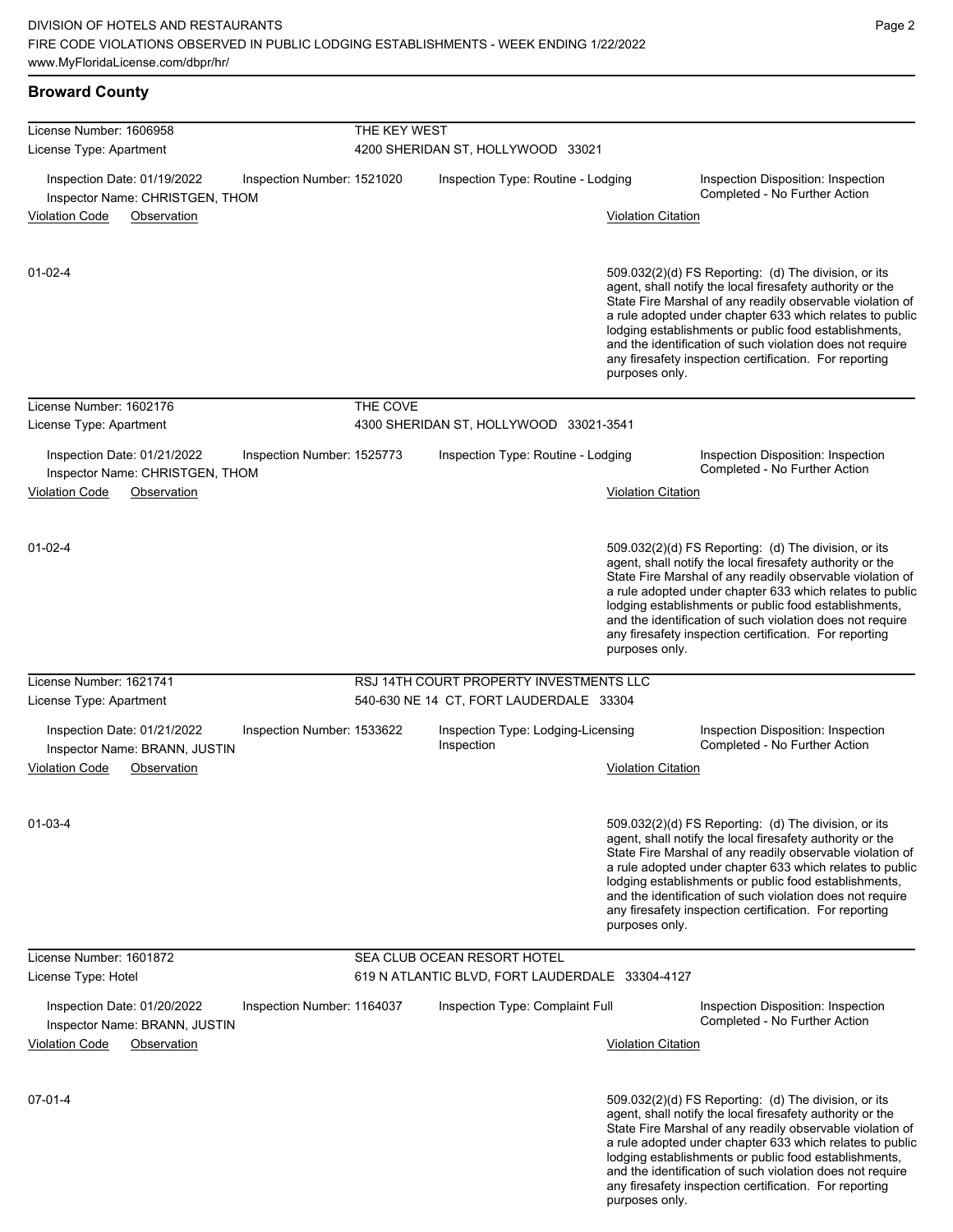License Number: 1620918 License Type: Motel

### GREEN ISLAND INN 3300 NE 27 ST, FORT LAUDERDALE 33308

Inspection Date: 01/21/2022 Inspection Number: 1222215 Inspection Type: Lodging-Licensing Inspector Name: DEJONG, STEVEN Violation Code Observation Violation Citation

Inspection

Inspection Disposition: Inspection<br>Completed - No Further Action

509.032(2)(d) FS Reporting: (d) The division, or its agent, shall notify the local firesafety authority or the State Fire Marshal of any readily observable violation of a rule adopted under chapter 633 which relates to public lodging establishments or public food establishments, and the identification of such violation does not require any firesafety inspection certification. For reporting purposes only.

01-02-4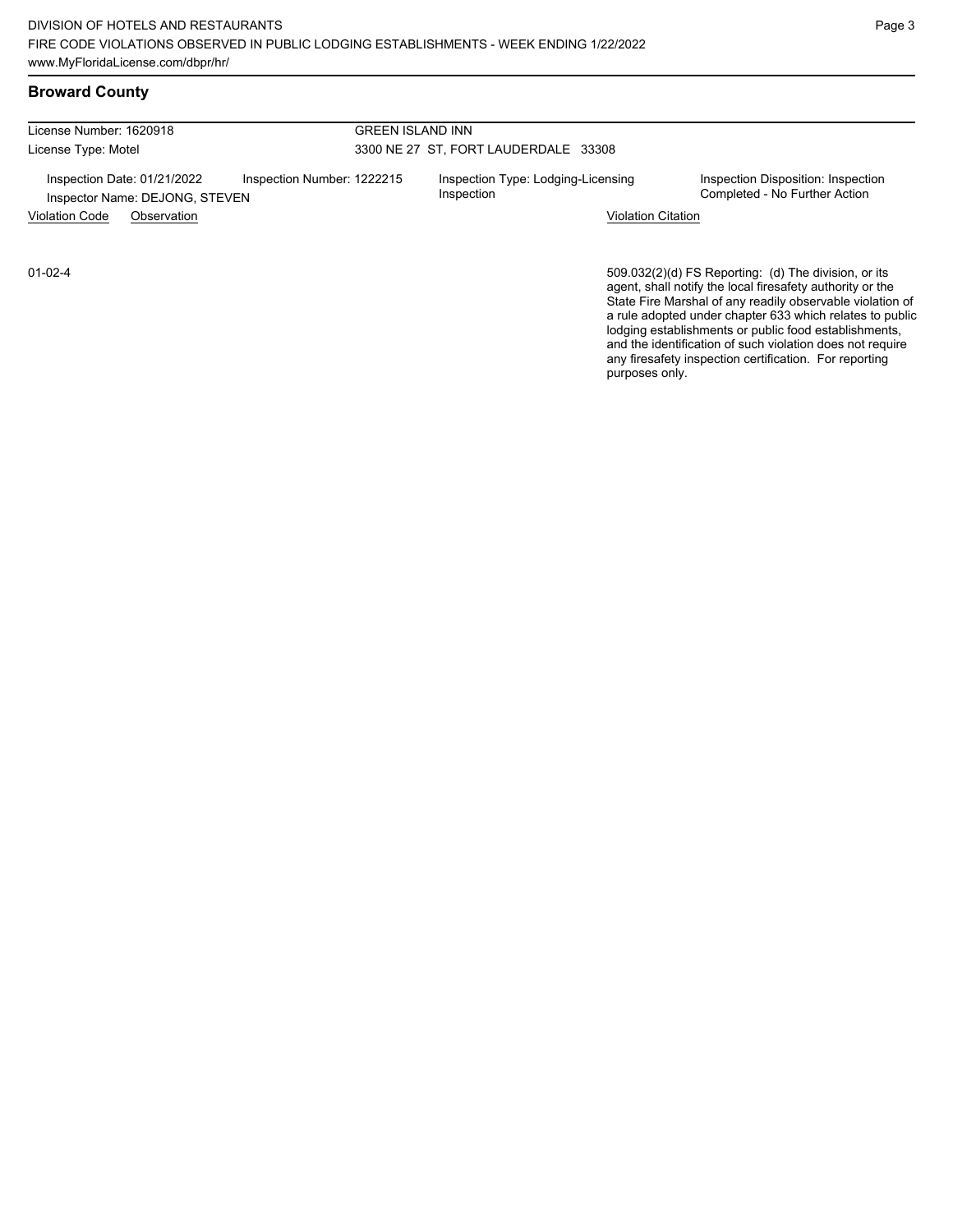## **Charlotte County**

License Number: 1801531 License Type: Hotel

#### EXTENDED STAY AMERICA SUITES 9504 24100 BEATRIX BLVD, PORT CHARLOTTE 33954

Inspection Date: 01/19/2022 Inspection Number: 1161452 Inspection Type: Routine - Lodging Inspection Disposition: Call Back -Inspector Name: KEATING, PATRICK **Inspector Name: KEATING, PATRICK** 

Violation Code Observation Violation Citation

08-03-4

61C-1.004(10) FAC and 509.032(2)(d) FS Reporting: 61C-1.004(10) The insurance inspector's boiler report is required annually for power boilers and high pressure/high temperature boilers and biannually for low pressure steam or vapor heating boilers. 509.032(2)(d) The division, or its agent, shall notify the local firesafety authority or the State Fire Marshal of any readily observable violation of a rule adopted under chapter 633 which relates to public lodging establishments or public food establishments, and the identification of such violation does not require any firesafety inspection certification. For reporting purposes only.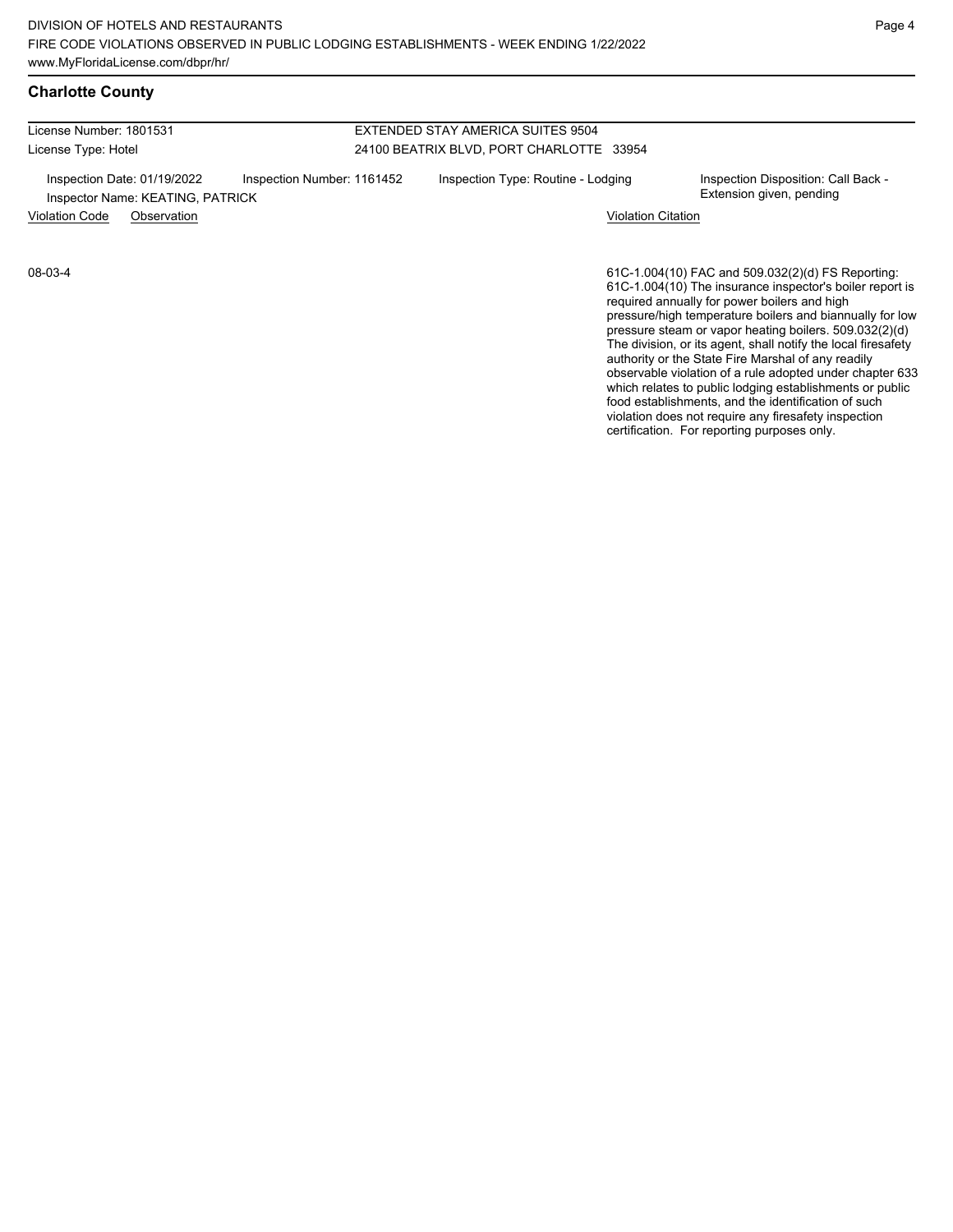| <b>Dade County</b>                                               |                            |                                       |                           |                                                                                                                                                                                                                                                                                                                                                                                                                                                                                                                                                                                                                                                                                                  |
|------------------------------------------------------------------|----------------------------|---------------------------------------|---------------------------|--------------------------------------------------------------------------------------------------------------------------------------------------------------------------------------------------------------------------------------------------------------------------------------------------------------------------------------------------------------------------------------------------------------------------------------------------------------------------------------------------------------------------------------------------------------------------------------------------------------------------------------------------------------------------------------------------|
| License Number: 2308713                                          | C C VISTA LLC              |                                       |                           |                                                                                                                                                                                                                                                                                                                                                                                                                                                                                                                                                                                                                                                                                                  |
| License Type: Apartment                                          |                            | 1270 & 1280 W 29 ST, HIALEAH 33012    |                           |                                                                                                                                                                                                                                                                                                                                                                                                                                                                                                                                                                                                                                                                                                  |
| Inspection Date: 01/20/2022<br>Inspector Name: PAGAN, VICTOR     | Inspection Number: 1519928 | Inspection Type: Routine - Lodging    |                           | Inspection Disposition: Inspection<br>Completed - No Further Action                                                                                                                                                                                                                                                                                                                                                                                                                                                                                                                                                                                                                              |
| <b>Violation Code</b><br>Observation                             |                            |                                       | <b>Violation Citation</b> |                                                                                                                                                                                                                                                                                                                                                                                                                                                                                                                                                                                                                                                                                                  |
| $01 - 06 - 4$                                                    |                            |                                       | purposes only.            | $509.032(2)(d)$ FS Reporting: (d) The division, or its<br>agent, shall notify the local firesafety authority or the<br>State Fire Marshal of any readily observable violation of<br>a rule adopted under chapter 633 which relates to public<br>lodging establishments or public food establishments,<br>and the identification of such violation does not require<br>any firesafety inspection certification. For reporting                                                                                                                                                                                                                                                                     |
| License Number: 2329242                                          |                            | COURTYARD BY MARRIOTT SOUTH HOMESTEAD |                           |                                                                                                                                                                                                                                                                                                                                                                                                                                                                                                                                                                                                                                                                                                  |
| License Type: Hotel                                              |                            | 2905 NE 9 ST, HOMESTEAD 33033         |                           |                                                                                                                                                                                                                                                                                                                                                                                                                                                                                                                                                                                                                                                                                                  |
| Inspection Date: 01/21/2022<br>Inspector Name: GONZALEZ, RICARDO | Inspection Number: 1161718 | Inspection Type: Routine - Lodging    |                           | Inspection Disposition: Warning<br><b>Issued</b>                                                                                                                                                                                                                                                                                                                                                                                                                                                                                                                                                                                                                                                 |
| <b>Violation Code</b><br>Observation                             |                            |                                       | <b>Violation Citation</b> |                                                                                                                                                                                                                                                                                                                                                                                                                                                                                                                                                                                                                                                                                                  |
| $04 - 01 - 4$                                                    |                            |                                       | purposes only.            | 509.032(2)(d) FS Reporting: The division, or its agent,<br>shall notify the local firesafety authority or the State Fire<br>Marshal of any readily observable violation of a rule<br>adopted under chapter 633 which relates to public<br>lodging establishments or public food establishments,<br>and the identification of such violation does not require<br>any firesafety inspection certification. For reporting                                                                                                                                                                                                                                                                           |
| 08-01-4                                                          |                            |                                       |                           | 61C-1.004(10) FAC and 509.032(2)(d) FS Reporting:<br>61C-1.004(10) The insurance inspector's boiler report is<br>required annually for power boilers and high<br>pressure/high temperature boilers and biannually for low<br>pressure steam or vapor heating boilers. 509.032(2)(d)<br>The division, or its agent, shall notify the local firesafety<br>authority or the State Fire Marshal of any readily<br>observable violation of a rule adopted under chapter 633<br>which relates to public lodging establishments or public<br>food establishments, and the identification of such<br>violation does not require any firesafety inspection<br>certification. For reporting purposes only. |
| License Number: 2308430                                          | PUPO APARTMENTS            |                                       |                           |                                                                                                                                                                                                                                                                                                                                                                                                                                                                                                                                                                                                                                                                                                  |
| License Type: Apartment                                          |                            | 575 SW 11 ST, MIAMI 331291034         |                           |                                                                                                                                                                                                                                                                                                                                                                                                                                                                                                                                                                                                                                                                                                  |
| Inspection Date: 01/21/2022<br>Inspector Name: CABANAS, NATALIE  | Inspection Number: 1518202 | Inspection Type: Routine - Lodging    |                           | Inspection Disposition: Inspection<br>Completed - No Further Action                                                                                                                                                                                                                                                                                                                                                                                                                                                                                                                                                                                                                              |
| <b>Violation Code</b><br>Observation                             |                            |                                       | <b>Violation Citation</b> |                                                                                                                                                                                                                                                                                                                                                                                                                                                                                                                                                                                                                                                                                                  |
| $01 - 05 - 4$                                                    |                            |                                       | purposes only.            | 509.032(2)(d) FS Reporting: (d) The division, or its<br>agent, shall notify the local firesafety authority or the<br>State Fire Marshal of any readily observable violation of<br>a rule adopted under chapter 633 which relates to public<br>lodging establishments or public food establishments,<br>and the identification of such violation does not require<br>any firesafety inspection certification. For reporting                                                                                                                                                                                                                                                                       |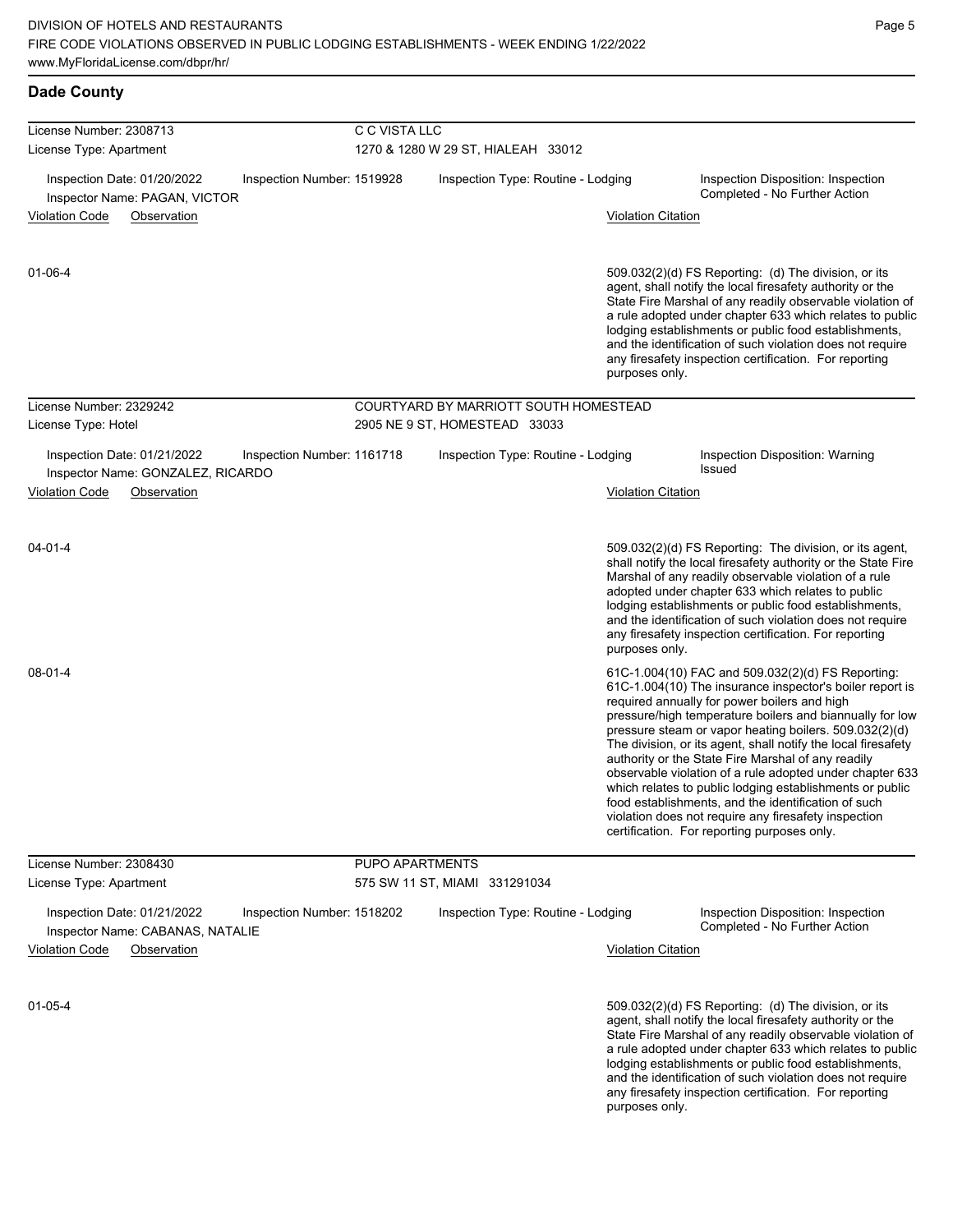| <b>Dade County</b>                                              |                            |                                                  |                           |                                                                                                                                                                                                                                                                                                                                                                                                                            |
|-----------------------------------------------------------------|----------------------------|--------------------------------------------------|---------------------------|----------------------------------------------------------------------------------------------------------------------------------------------------------------------------------------------------------------------------------------------------------------------------------------------------------------------------------------------------------------------------------------------------------------------------|
| License Number: 2329238                                         | LULUS HOME LLC             |                                                  |                           |                                                                                                                                                                                                                                                                                                                                                                                                                            |
| License Type: Apartment                                         |                            | 919 SW 6 ST, MIAMI 33130                         |                           |                                                                                                                                                                                                                                                                                                                                                                                                                            |
| Inspection Date: 01/19/2022<br>Inspector Name: CABANAS, NATALIE | Inspection Number: 1533984 | Inspection Type: Lodging-Licensing<br>Inspection |                           | Inspection Disposition: Inspection<br>Completed - No Further Action                                                                                                                                                                                                                                                                                                                                                        |
| <b>Violation Code</b><br>Observation                            |                            |                                                  | <b>Violation Citation</b> |                                                                                                                                                                                                                                                                                                                                                                                                                            |
| 01-05-4                                                         |                            |                                                  | purposes only.            | 509.032(2)(d) FS Reporting: (d) The division, or its<br>agent, shall notify the local firesafety authority or the<br>State Fire Marshal of any readily observable violation of<br>a rule adopted under chapter 633 which relates to public<br>lodging establishments or public food establishments,<br>and the identification of such violation does not require<br>any firesafety inspection certification. For reporting |
| License Number: 2329441                                         |                            | DUNNS JOSEPHINE HOTEL                            |                           |                                                                                                                                                                                                                                                                                                                                                                                                                            |
| License Type: Hotel                                             |                            | 1028 N.W. 3RD AVE, MIAMI 33136                   |                           |                                                                                                                                                                                                                                                                                                                                                                                                                            |
| Inspection Date: 01/18/2022<br>Inspector Name: HENLEY, LATONYA  | Inspection Number: 1162174 | Inspection Type: Routine - Lodging               |                           | Inspection Disposition: Inspection<br>Completed - No Further Action                                                                                                                                                                                                                                                                                                                                                        |
| <b>Violation Code</b><br>Observation                            |                            |                                                  | <b>Violation Citation</b> |                                                                                                                                                                                                                                                                                                                                                                                                                            |
| $04 - 01 - 4$                                                   |                            |                                                  | purposes only.            | 509.032(2)(d) FS Reporting: The division, or its agent,<br>shall notify the local firesafety authority or the State Fire<br>Marshal of any readily observable violation of a rule<br>adopted under chapter 633 which relates to public<br>lodging establishments or public food establishments,<br>and the identification of such violation does not require<br>any firesafety inspection certification. For reporting     |
| License Number: 2329303                                         |                            | 1 HOTEL SOUTH BEACH                              |                           |                                                                                                                                                                                                                                                                                                                                                                                                                            |
| License Type: Hotel                                             |                            | 2341 COLLINS AVE, MIAMI BEACH 33139              |                           |                                                                                                                                                                                                                                                                                                                                                                                                                            |
| Inspection Date: 01/18/2022<br>Inspector Name: HODGE, KRISTEN   | Inspection Number: 1160032 | Inspection Type: Routine - Lodging               |                           | Inspection Disposition: Inspection<br>Completed - No Further Action                                                                                                                                                                                                                                                                                                                                                        |
| <b>Violation Code</b><br>Observation                            |                            |                                                  | <b>Violation Citation</b> |                                                                                                                                                                                                                                                                                                                                                                                                                            |
| $04 - 01 - 4$                                                   |                            |                                                  |                           | 509.032(2)(d) FS Reporting: The division, or its agent,<br>shall notify the local firesafety authority or the State Fire<br>Marshal of any readily observable violation of a rule<br>adopted under chapter 633 which relates to public<br>lodging establishments or public food establishments,<br>and the identification of such violation does not require                                                               |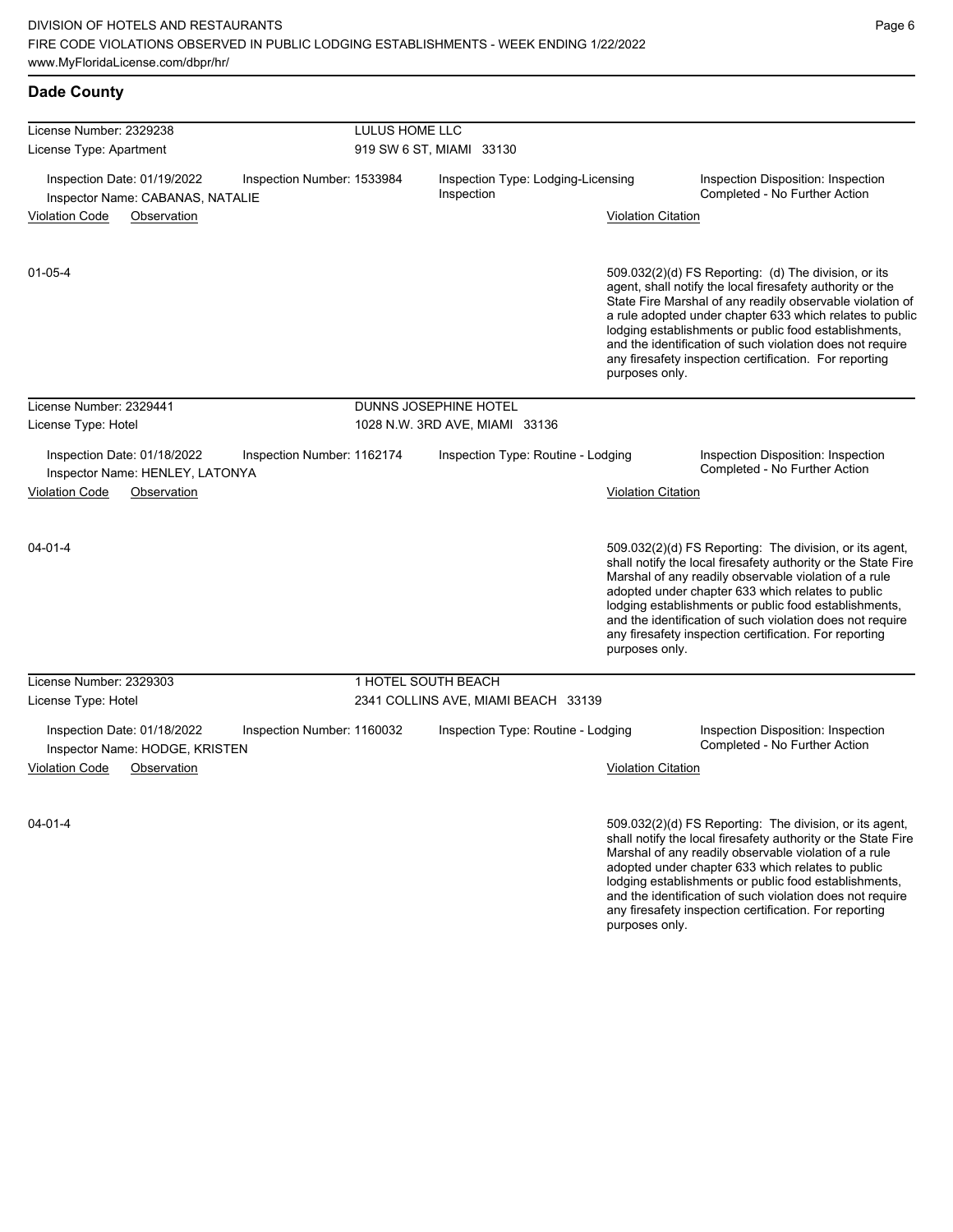# **Dade County**

| License Number: 2329347                                                                        |                          | 1355 DREXEL AVENUE LLC                           |                           |                                                                                                                                                                                                                                                                                                                                                                                                                              |  |  |
|------------------------------------------------------------------------------------------------|--------------------------|--------------------------------------------------|---------------------------|------------------------------------------------------------------------------------------------------------------------------------------------------------------------------------------------------------------------------------------------------------------------------------------------------------------------------------------------------------------------------------------------------------------------------|--|--|
| License Type: Hotel                                                                            |                          | 1355 57 DREXEL AVE, 440 14 ST, MIAMI BEACH 33139 |                           |                                                                                                                                                                                                                                                                                                                                                                                                                              |  |  |
| Inspection Date: 01/13/2022<br>Inspection Number: 1160951<br>Inspector Name: WILLIAMS, ALFREDA |                          | Inspection Type: Routine - Lodging               |                           | Inspection Disposition: Call Back -<br>Complied                                                                                                                                                                                                                                                                                                                                                                              |  |  |
| <b>Violation Code</b><br>Observation                                                           |                          |                                                  | <b>Violation Citation</b> |                                                                                                                                                                                                                                                                                                                                                                                                                              |  |  |
| $01 - 06 - 4$                                                                                  |                          |                                                  | purposes only.            | $509.032(2)(d)$ FS Reporting: (d) The division, or its<br>agent, shall notify the local firesafety authority or the<br>State Fire Marshal of any readily observable violation of<br>a rule adopted under chapter 633 which relates to public<br>lodging establishments or public food establishments,<br>and the identification of such violation does not require<br>any firesafety inspection certification. For reporting |  |  |
| 04-04-4                                                                                        |                          |                                                  | purposes only.            | 509.032(2)(d) FS Reporting: The division, or its agent,<br>shall notify the local firesafety authority or the State Fire<br>Marshal of any readily observable violation of a rule<br>adopted under chapter 633 which relates to public<br>lodging establishments or public food establishments,<br>and the identification of such violation does not require<br>any firesafety inspection certification. For reporting       |  |  |
| License Number: 2330715                                                                        |                          | <b>GREAT NECK INVESTMENTS LLC</b>                |                           |                                                                                                                                                                                                                                                                                                                                                                                                                              |  |  |
| License Type: Apartment                                                                        |                          | 733 MICHIGAN AVE, MIAMI BEACH 33139              |                           |                                                                                                                                                                                                                                                                                                                                                                                                                              |  |  |
| Inspection Date: 01/18/2022<br>Inspection Number: 1534033<br>Inspector Name: BROWN, JARON      |                          | Inspection Type: Lodging-Licensing<br>Inspection |                           | Inspection Disposition: Inspection<br>Completed - No Further Action                                                                                                                                                                                                                                                                                                                                                          |  |  |
| <b>Violation Code</b><br>Observation                                                           |                          |                                                  | <b>Violation Citation</b> |                                                                                                                                                                                                                                                                                                                                                                                                                              |  |  |
| $01 - 05 - 4$                                                                                  |                          |                                                  | purposes only.            | 509.032(2)(d) FS Reporting: (d) The division, or its<br>agent, shall notify the local firesafety authority or the<br>State Fire Marshal of any readily observable violation of<br>a rule adopted under chapter 633 which relates to public<br>lodging establishments or public food establishments,<br>and the identification of such violation does not require<br>any firesafety inspection certification. For reporting   |  |  |
| License Number: 2328444                                                                        | <b>HACH ALLUCH I LLC</b> |                                                  |                           |                                                                                                                                                                                                                                                                                                                                                                                                                              |  |  |
| License Type: Apartment                                                                        |                          | 7820 HARDING AVE, MIAMI BEACH 33141              |                           |                                                                                                                                                                                                                                                                                                                                                                                                                              |  |  |
| Inspection Date: 01/18/2022<br>Inspection Number: 1502875<br>Inspector Name: PRIETO, VICENTE   |                          | Inspection Type: Routine - Lodging               |                           | Inspection Disposition: Call Back -<br>Complied                                                                                                                                                                                                                                                                                                                                                                              |  |  |
| <b>Violation Code</b><br>Observation                                                           |                          |                                                  | <b>Violation Citation</b> |                                                                                                                                                                                                                                                                                                                                                                                                                              |  |  |
| $01 - 05 - 4$                                                                                  |                          |                                                  |                           | 509.032(2)(d) FS Reporting: (d) The division, or its<br>agent, shall notify the local firesafety authority or the<br>State Fire Marshal of any readily observable violation of<br>a rule adopted under chapter 633 which relates to public                                                                                                                                                                                   |  |  |

lodging establishments or public food establishments, and the identification of such violation does not require any firesafety inspection certification. For reporting purposes only.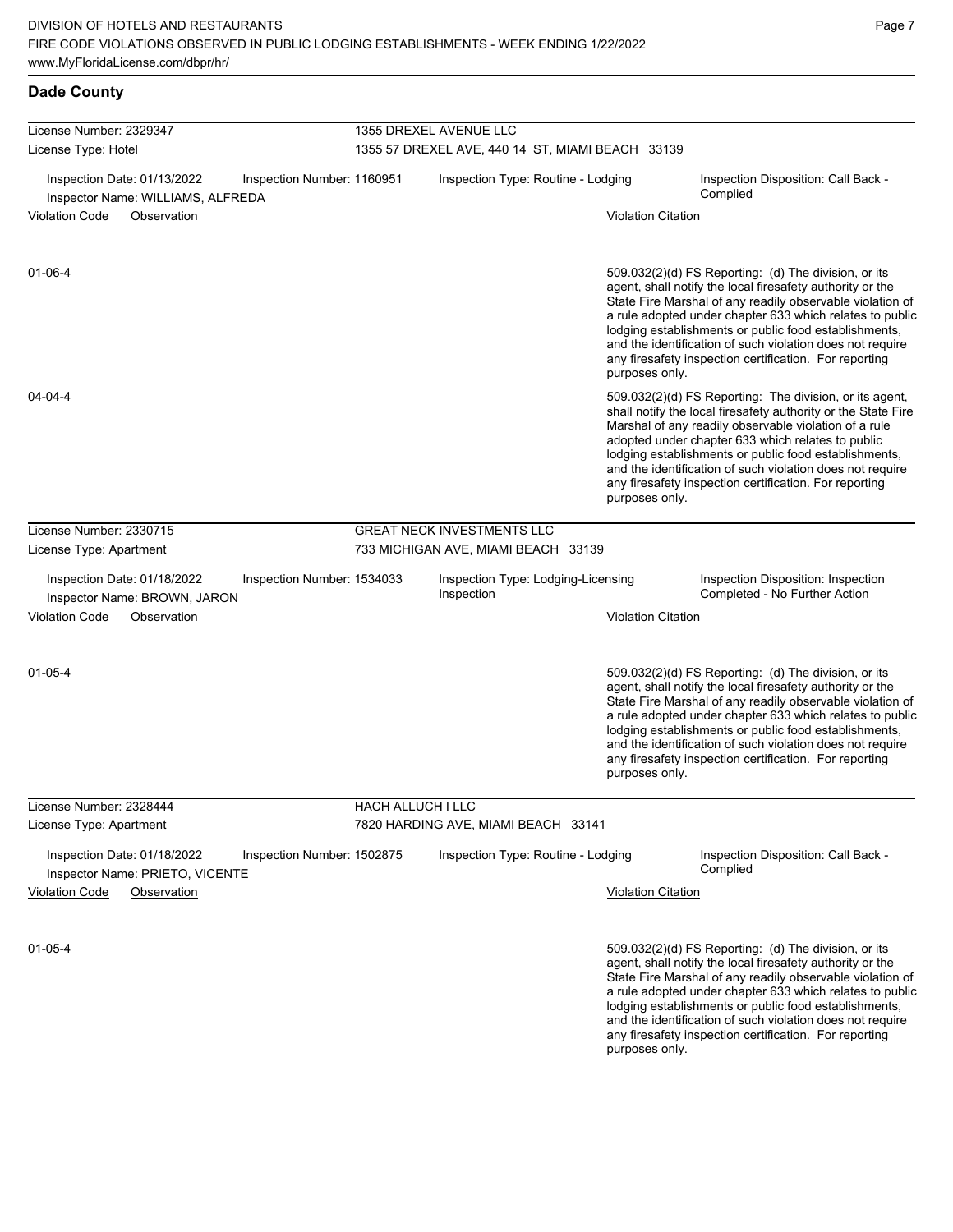| <b>Dade County</b>                                             |                            |                                     |                           |                                                                                                                                                                                                                                                                                                                                                                                                                            |  |  |  |
|----------------------------------------------------------------|----------------------------|-------------------------------------|---------------------------|----------------------------------------------------------------------------------------------------------------------------------------------------------------------------------------------------------------------------------------------------------------------------------------------------------------------------------------------------------------------------------------------------------------------------|--|--|--|
| License Number: 2330582                                        |                            | YINDCO GROUP LLC                    |                           |                                                                                                                                                                                                                                                                                                                                                                                                                            |  |  |  |
| License Type: Apartment                                        |                            | 7724 HARDING AVE, MIAMI BEACH 33141 |                           |                                                                                                                                                                                                                                                                                                                                                                                                                            |  |  |  |
| Inspection Date: 01/21/2022<br>Inspector Name: PRIETO, VICENTE | Inspection Number: 1517702 | Inspection Type: Routine - Lodging  |                           | Inspection Disposition: Warning<br><b>Issued</b>                                                                                                                                                                                                                                                                                                                                                                           |  |  |  |
| <b>Violation Code</b><br>Observation                           |                            |                                     | <b>Violation Citation</b> |                                                                                                                                                                                                                                                                                                                                                                                                                            |  |  |  |
| 01-06-4                                                        |                            |                                     | purposes only.            | 509.032(2)(d) FS Reporting: (d) The division, or its<br>agent, shall notify the local firesafety authority or the<br>State Fire Marshal of any readily observable violation of<br>a rule adopted under chapter 633 which relates to public<br>lodging establishments or public food establishments,<br>and the identification of such violation does not require<br>any firesafety inspection certification. For reporting |  |  |  |
| License Number: 2314513                                        |                            | ALOFT MIAMI DADELAND                |                           |                                                                                                                                                                                                                                                                                                                                                                                                                            |  |  |  |
| License Type: Motel                                            |                            | 7600 N KENDALL DR, MIAMI 33156      |                           |                                                                                                                                                                                                                                                                                                                                                                                                                            |  |  |  |
| Inspection Date: 01/20/2022<br>Inspector Name: PICO, JORGE     | Inspection Number: 1220164 | Inspection Type: Routine - Lodging  |                           | Inspection Disposition: Inspection<br>Completed - No Further Action                                                                                                                                                                                                                                                                                                                                                        |  |  |  |
| Violation Code<br>Observation                                  |                            |                                     | <b>Violation Citation</b> |                                                                                                                                                                                                                                                                                                                                                                                                                            |  |  |  |
| $04 - 01 - 4$                                                  |                            |                                     | purposes only.            | 509.032(2)(d) FS Reporting: The division, or its agent,<br>shall notify the local firesafety authority or the State Fire<br>Marshal of any readily observable violation of a rule<br>adopted under chapter 633 which relates to public<br>lodging establishments or public food establishments,<br>and the identification of such violation does not require<br>any firesafety inspection certification. For reporting     |  |  |  |
| License Number: 2326957                                        |                            | <b>CLARION INN 7 SUITES</b>         |                           |                                                                                                                                                                                                                                                                                                                                                                                                                            |  |  |  |
| License Type: Hotel                                            |                            | 5301 NW 36 ST, MIAMI SPRINGS 33166  |                           |                                                                                                                                                                                                                                                                                                                                                                                                                            |  |  |  |
| Inspection Date: 01/18/2022<br>Inspector Name: GONZALEZ, ERIK  | Inspection Number: 1162405 | Inspection Type: Routine - Lodging  |                           | Inspection Disposition: Inspection<br>Completed - No Further Action                                                                                                                                                                                                                                                                                                                                                        |  |  |  |
| <b>Violation Code</b><br>Observation                           |                            |                                     | <b>Violation Citation</b> |                                                                                                                                                                                                                                                                                                                                                                                                                            |  |  |  |
| $01 - 06 - 4$                                                  |                            |                                     |                           | 509.032(2)(d) FS Reporting: (d) The division, or its<br>agent, shall notify the local firesafety authority or the<br>State Fire Marshal of any readily observable violation of<br>a rule adopted under chapter 633 which relates to public<br>lodging establishments or public food establishments,<br>and the identification of such violation does not require                                                           |  |  |  |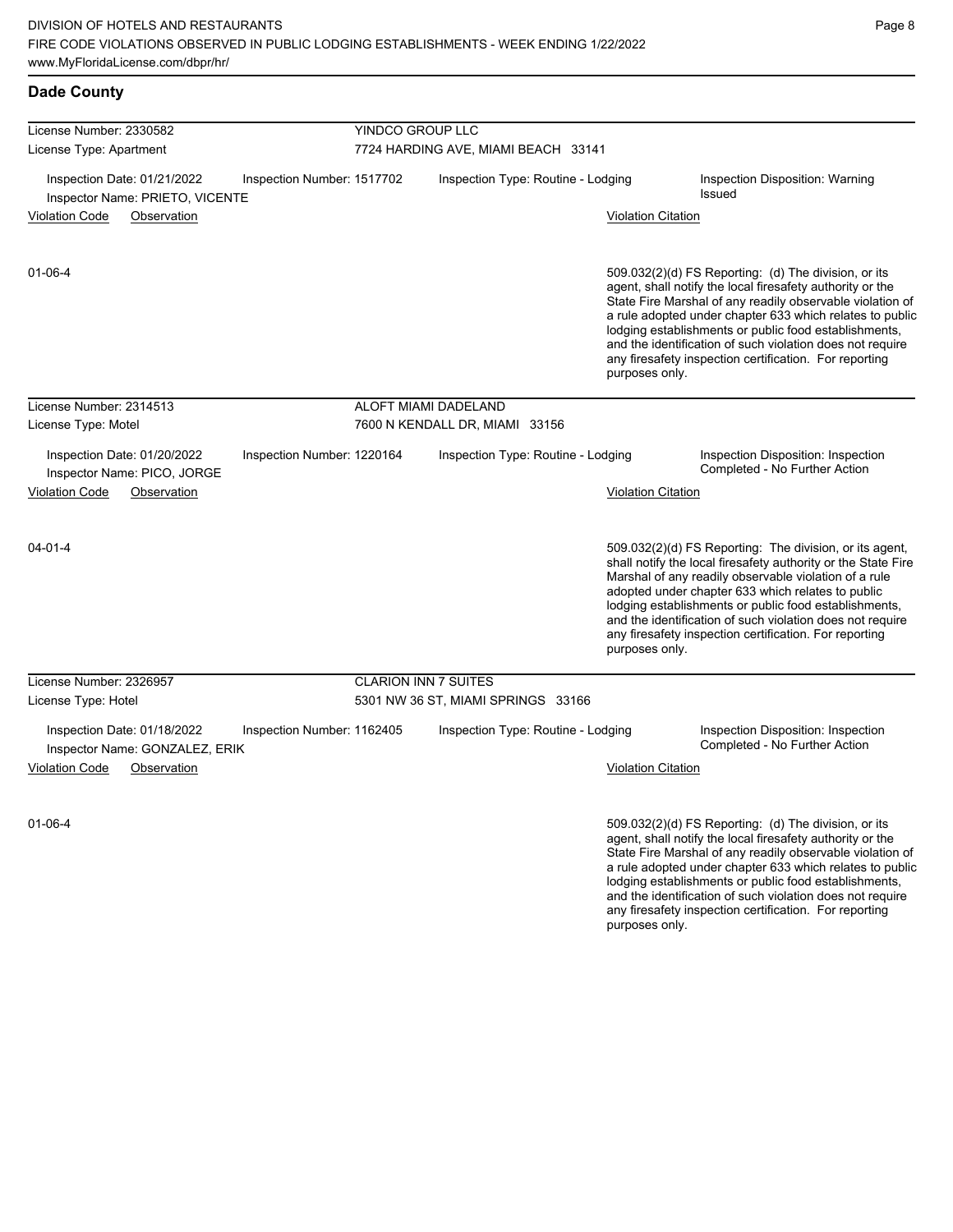## **Escambia County**

| License Number: 2702303                                           |                            | <b>CLARION INN</b> |                                      |                           |                                                                                                                                                                                                                                                                                                                                                                                                                            |  |  |
|-------------------------------------------------------------------|----------------------------|--------------------|--------------------------------------|---------------------------|----------------------------------------------------------------------------------------------------------------------------------------------------------------------------------------------------------------------------------------------------------------------------------------------------------------------------------------------------------------------------------------------------------------------------|--|--|
| License Type: Motel                                               |                            |                    | 6919 PENSACOLA BLVD, PENSACOLA 32505 |                           |                                                                                                                                                                                                                                                                                                                                                                                                                            |  |  |
| Inspection Date: 01/19/2022<br>Inspector Name: STEINMAN, MARC     | Inspection Number: 1220351 |                    | Inspection Type: Complaint Full      |                           | Inspection Disposition: Warning<br>Issued                                                                                                                                                                                                                                                                                                                                                                                  |  |  |
| <b>Violation Code</b><br>Observation                              |                            |                    |                                      | <b>Violation Citation</b> |                                                                                                                                                                                                                                                                                                                                                                                                                            |  |  |
| $01 - 03 - 4$                                                     |                            |                    |                                      | purposes only.            | 509.032(2)(d) FS Reporting: (d) The division, or its<br>agent, shall notify the local firesafety authority or the<br>State Fire Marshal of any readily observable violation of<br>a rule adopted under chapter 633 which relates to public<br>lodging establishments or public food establishments,<br>and the identification of such violation does not require<br>any firesafety inspection certification. For reporting |  |  |
| License Number: 2702965                                           |                            |                    | <b>JASMINE CREEK APARTMENTS</b>      |                           |                                                                                                                                                                                                                                                                                                                                                                                                                            |  |  |
| License Type: Apartment                                           |                            |                    | 1878 E NINE MILE RD, PENSACOLA 32514 |                           |                                                                                                                                                                                                                                                                                                                                                                                                                            |  |  |
| Inspection Date: 01/18/2022<br>Inspector Name: ALBRITTON, GREGORY | Inspection Number: 1514727 |                    | Inspection Type: Routine - Lodging   |                           | <b>Inspection Disposition: Warning</b><br>Issued                                                                                                                                                                                                                                                                                                                                                                           |  |  |
| <b>Violation Code</b><br>Observation                              |                            |                    |                                      | <b>Violation Citation</b> |                                                                                                                                                                                                                                                                                                                                                                                                                            |  |  |
|                                                                   |                            |                    |                                      |                           |                                                                                                                                                                                                                                                                                                                                                                                                                            |  |  |
|                                                                   |                            |                    |                                      |                           |                                                                                                                                                                                                                                                                                                                                                                                                                            |  |  |

12-04-4

61C-1.004(5) FAC High Priority: All building structural components, attachments and fixtures shall be kept in good repair.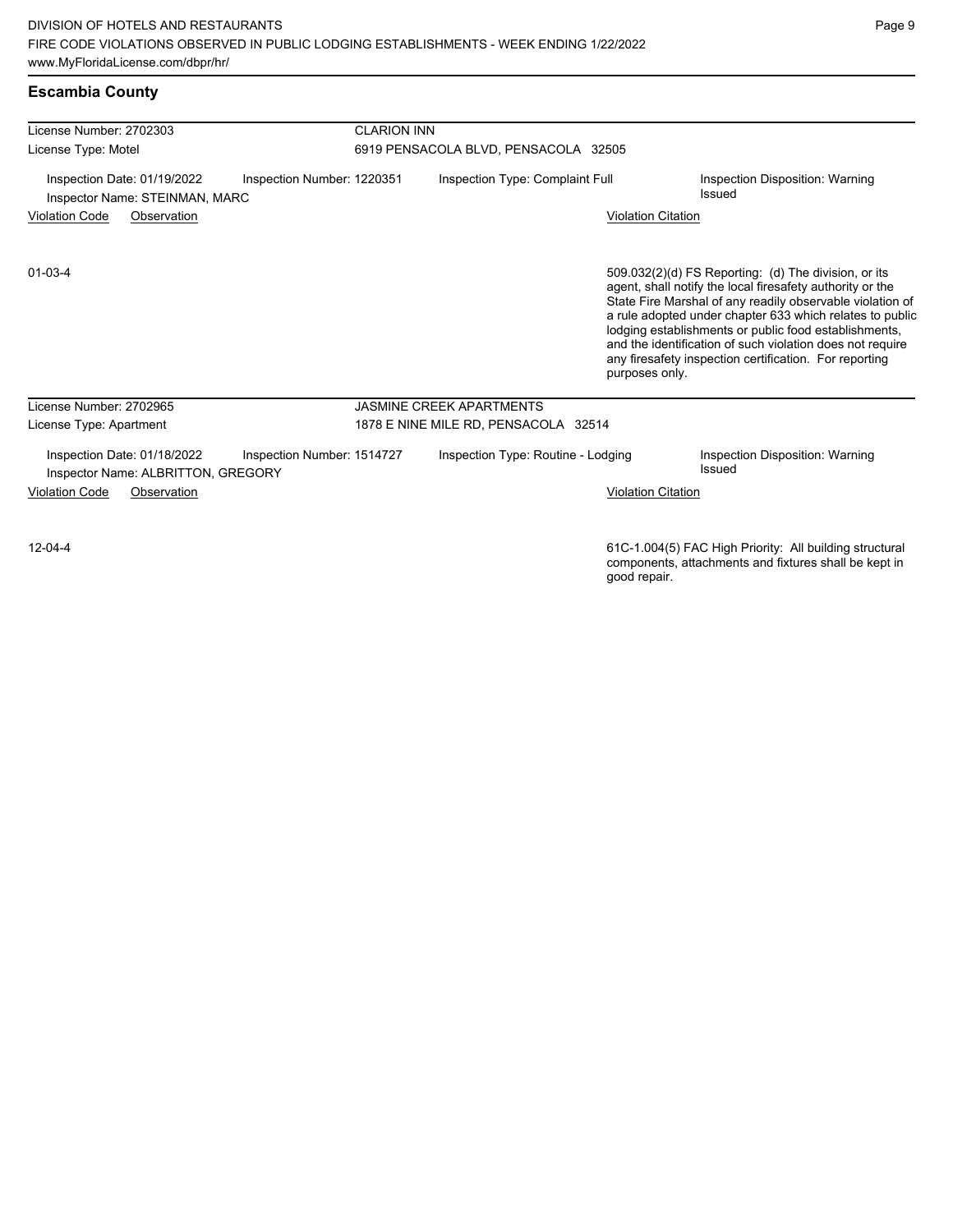# **Hillsborough County**

| License Number: 3906179                                                                    | <b>RODEWAY INN</b> |                                 |                           |                                                                                                                                                                                                                                                                                                                                                                                                                            |  |  |
|--------------------------------------------------------------------------------------------|--------------------|---------------------------------|---------------------------|----------------------------------------------------------------------------------------------------------------------------------------------------------------------------------------------------------------------------------------------------------------------------------------------------------------------------------------------------------------------------------------------------------------------------|--|--|
| License Type: Motel                                                                        |                    | 2307 E BUSCH BLVD, TAMPA 33612  |                           |                                                                                                                                                                                                                                                                                                                                                                                                                            |  |  |
| Inspection Date: 01/19/2022<br>Inspection Number: 1221434<br>Inspector Name: CESAR, RACHEL |                    | Inspection Type: Complaint Full |                           | Inspection Disposition: Call Back -<br>Complied                                                                                                                                                                                                                                                                                                                                                                            |  |  |
| <b>Violation Code</b><br>Observation                                                       |                    |                                 | <b>Violation Citation</b> |                                                                                                                                                                                                                                                                                                                                                                                                                            |  |  |
| 04-03-4                                                                                    |                    |                                 | purposes only.            | 509.032(2)(d) FS Reporting: The division, or its agent,<br>shall notify the local firesafety authority or the State Fire<br>Marshal of any readily observable violation of a rule<br>adopted under chapter 633 which relates to public<br>lodging establishments or public food establishments,<br>and the identification of such violation does not require<br>any firesafety inspection certification. For reporting     |  |  |
| $05-02-5$                                                                                  |                    |                                 | purposes only.            | 509.032(2)(d) FS Reporting: The division, or its agent,<br>shall notify the local firesafety authority or the State Fire<br>Marshal of any readily observable violation of a rule<br>adopted under chapter 633 which relates to public<br>lodging establishments or public food establishments,<br>and the identification of such violation does not require<br>any firesafety inspection certification. For reporting     |  |  |
| $07-04-4$                                                                                  |                    |                                 | purposes only.            | 509.032(2)(d) FS Reporting: (d) The division, or its<br>agent, shall notify the local firesafety authority or the<br>State Fire Marshal of any readily observable violation of<br>a rule adopted under chapter 633 which relates to public<br>lodging establishments or public food establishments,<br>and the identification of such violation does not require<br>any firesafety inspection certification. For reporting |  |  |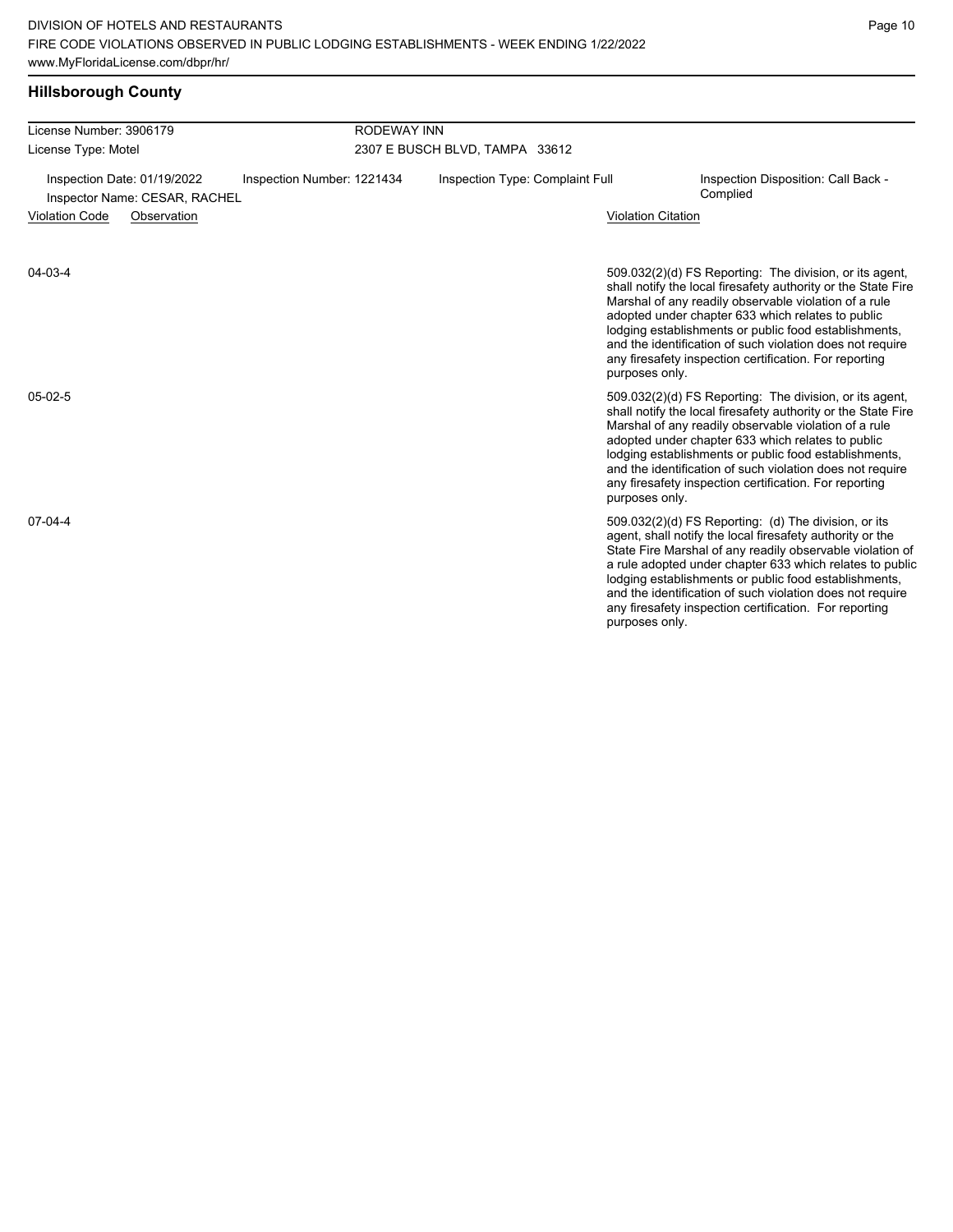# **Indian River County**

| License Number: 4100985                                                                      | <b>ECONOLODGE</b>                  |                           |                                                                                                                                                                                                                                                                                                                                                                                                                                                                                                                                                                                                                                                                                                  |  |  |
|----------------------------------------------------------------------------------------------|------------------------------------|---------------------------|--------------------------------------------------------------------------------------------------------------------------------------------------------------------------------------------------------------------------------------------------------------------------------------------------------------------------------------------------------------------------------------------------------------------------------------------------------------------------------------------------------------------------------------------------------------------------------------------------------------------------------------------------------------------------------------------------|--|--|
| License Type: Motel                                                                          | 950 US 1, VERO BCH 32960           |                           |                                                                                                                                                                                                                                                                                                                                                                                                                                                                                                                                                                                                                                                                                                  |  |  |
| Inspection Date: 01/21/2022<br>Inspection Number: 1220639<br>Inspector Name: SCHUCK, GREGORY | Inspection Type: Routine - Lodging |                           | Inspection Disposition: Inspection<br>Completed - No Further Action                                                                                                                                                                                                                                                                                                                                                                                                                                                                                                                                                                                                                              |  |  |
| <b>Violation Code</b><br>Observation                                                         |                                    | <b>Violation Citation</b> |                                                                                                                                                                                                                                                                                                                                                                                                                                                                                                                                                                                                                                                                                                  |  |  |
| $04 - 04 - 4$                                                                                |                                    | purposes only.            | 509.032(2)(d) FS Reporting: The division, or its agent,<br>shall notify the local firesafety authority or the State Fire<br>Marshal of any readily observable violation of a rule<br>adopted under chapter 633 which relates to public<br>lodging establishments or public food establishments,<br>and the identification of such violation does not require<br>any firesafety inspection certification. For reporting                                                                                                                                                                                                                                                                           |  |  |
| $08 - 01 - 4$                                                                                |                                    |                           | 61C-1.004(10) FAC and 509.032(2)(d) FS Reporting:<br>61C-1.004(10) The insurance inspector's boiler report is<br>required annually for power boilers and high<br>pressure/high temperature boilers and biannually for low<br>pressure steam or vapor heating boilers. 509.032(2)(d)<br>The division, or its agent, shall notify the local firesafety<br>authority or the State Fire Marshal of any readily<br>observable violation of a rule adopted under chapter 633<br>which relates to public lodging establishments or public<br>food establishments, and the identification of such<br>violation does not require any firesafety inspection<br>certification. For reporting purposes only. |  |  |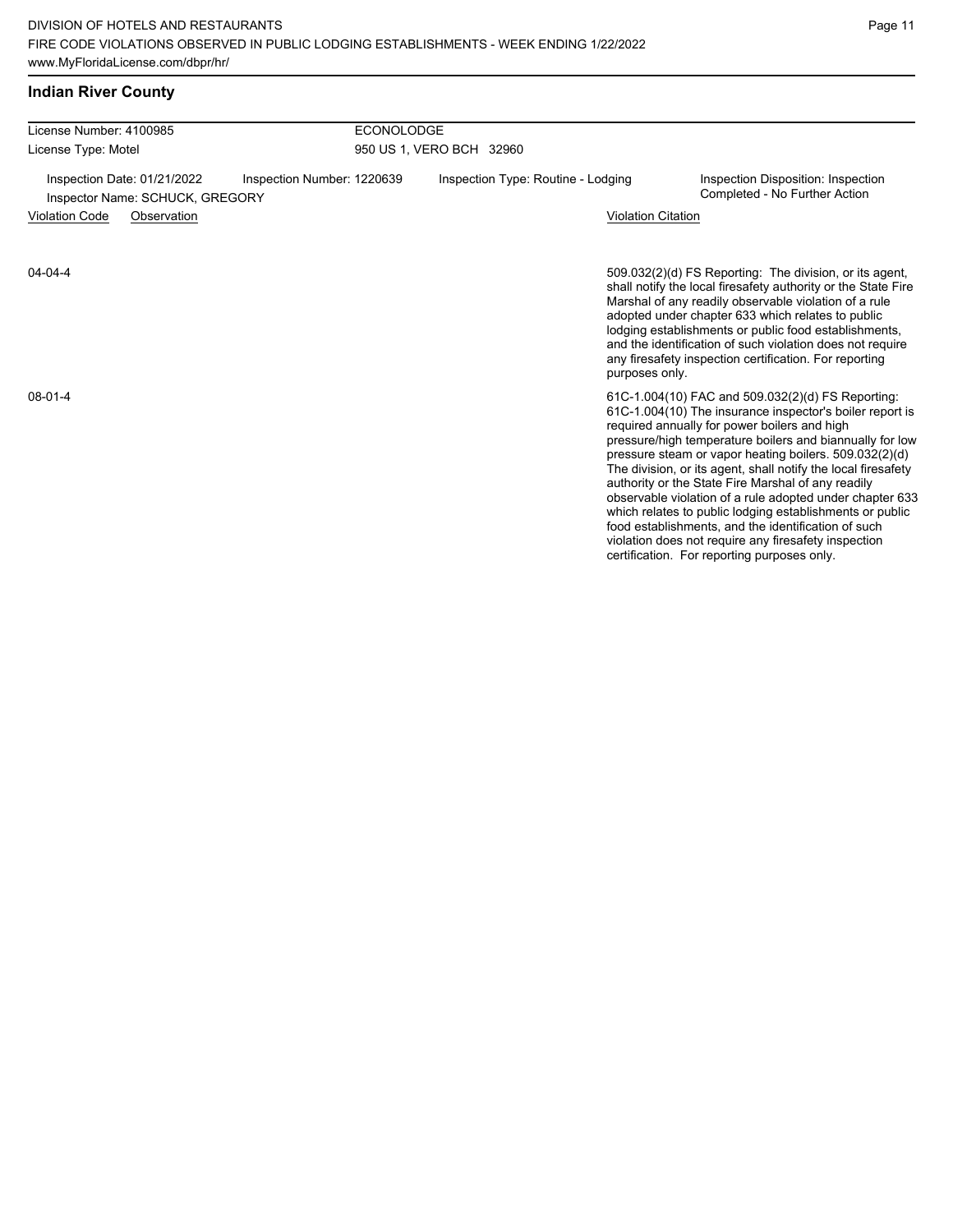| <b>Lee County</b>                                                                              |                                       |                           |                                                                                                                                                                                                                                                                                                                                                                                                                            |  |  |  |
|------------------------------------------------------------------------------------------------|---------------------------------------|---------------------------|----------------------------------------------------------------------------------------------------------------------------------------------------------------------------------------------------------------------------------------------------------------------------------------------------------------------------------------------------------------------------------------------------------------------------|--|--|--|
| License Number: 4602555                                                                        | CASA LOMA MOTEL ON WATERFRONT         |                           |                                                                                                                                                                                                                                                                                                                                                                                                                            |  |  |  |
| License Type: Motel                                                                            | 3608 DEL PRADO BLVD, CAPE CORAL 33904 |                           |                                                                                                                                                                                                                                                                                                                                                                                                                            |  |  |  |
| Inspection Date: 01/20/2022<br>Inspection Number: 1220000<br>Inspector Name: SOMMERS, KARA     | Inspection Type: Routine - Lodging    |                           | Inspection Disposition: Inspection<br>Completed - No Further Action                                                                                                                                                                                                                                                                                                                                                        |  |  |  |
| <b>Violation Code</b><br>Observation                                                           |                                       | <b>Violation Citation</b> |                                                                                                                                                                                                                                                                                                                                                                                                                            |  |  |  |
| $07-04-4$                                                                                      |                                       | purposes only.            | 509.032(2)(d) FS Reporting: (d) The division, or its<br>agent, shall notify the local firesafety authority or the<br>State Fire Marshal of any readily observable violation of<br>a rule adopted under chapter 633 which relates to public<br>lodging establishments or public food establishments,<br>and the identification of such violation does not require<br>any firesafety inspection certification. For reporting |  |  |  |
| License Number: 4600978                                                                        | SANIBEL SUNSET BEACH RESORT           |                           |                                                                                                                                                                                                                                                                                                                                                                                                                            |  |  |  |
| License Type: Motel                                                                            | 3287 W GULF DR, SANIBEL 33957         |                           |                                                                                                                                                                                                                                                                                                                                                                                                                            |  |  |  |
| Inspection Date: 01/19/2022<br>Inspection Number: 1218790<br>Inspector Name: GONDERMANN, FRANK | Inspection Type: Routine - Lodging    |                           | Inspection Disposition: Warning<br>Issued                                                                                                                                                                                                                                                                                                                                                                                  |  |  |  |
| <b>Violation Code</b><br>Observation                                                           |                                       | <b>Violation Citation</b> |                                                                                                                                                                                                                                                                                                                                                                                                                            |  |  |  |
| $07-04-4$                                                                                      |                                       |                           | 509.032(2)(d) FS Reporting: (d) The division, or its<br>agent, shall notify the local firesafety authority or the                                                                                                                                                                                                                                                                                                          |  |  |  |

agent, shall notify the local firesafety authority or the State Fire Marshal of any readily observable violation of a rule adopted under chapter 633 which relates to public lodging establishments or public food establishments, and the identification of such violation does not require any firesafety inspection certification. For reporting purposes only.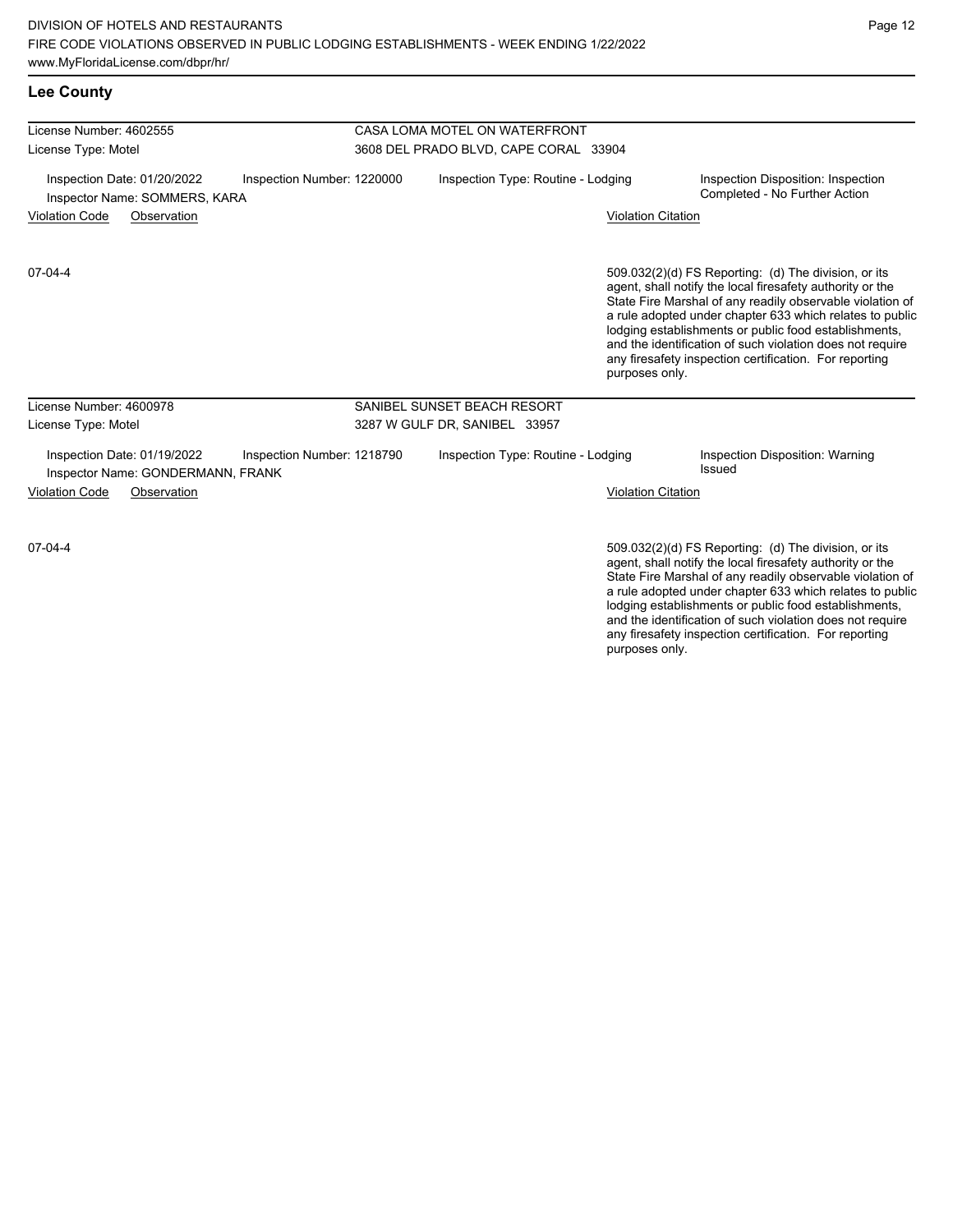## **Leon County**

| License Number: 4703105                                         |                            | DAYS INN & SUITES                   |                                           |  |  |
|-----------------------------------------------------------------|----------------------------|-------------------------------------|-------------------------------------------|--|--|
| License Type: Hotel                                             |                            | 2900 N MONROE ST, TALLAHASSEE 32303 |                                           |  |  |
| Inspection Date: 01/20/2022<br>Inspector Name: TRUESDALE, CHRIS | Inspection Number: 1161888 | Inspection Type: Routine - Lodging  | Inspection Disposition: Warning<br>Issued |  |  |
| <b>Violation Code</b><br>Observation                            |                            | <b>Violation Citation</b>           |                                           |  |  |

08-01-4

61C-1.004(10) FAC and 509.032(2)(d) FS Reporting: 61C-1.004(10) The insurance inspector's boiler report is required annually for power boilers and high pressure/high temperature boilers and biannually for low pressure steam or vapor heating boilers. 509.032(2)(d) The division, or its agent, shall notify the local firesafety authority or the State Fire Marshal of any readily observable violation of a rule adopted under chapter 633 which relates to public lodging establishments or public food establishments, and the identification of such violation does not require any firesafety inspection certification. For reporting purposes only.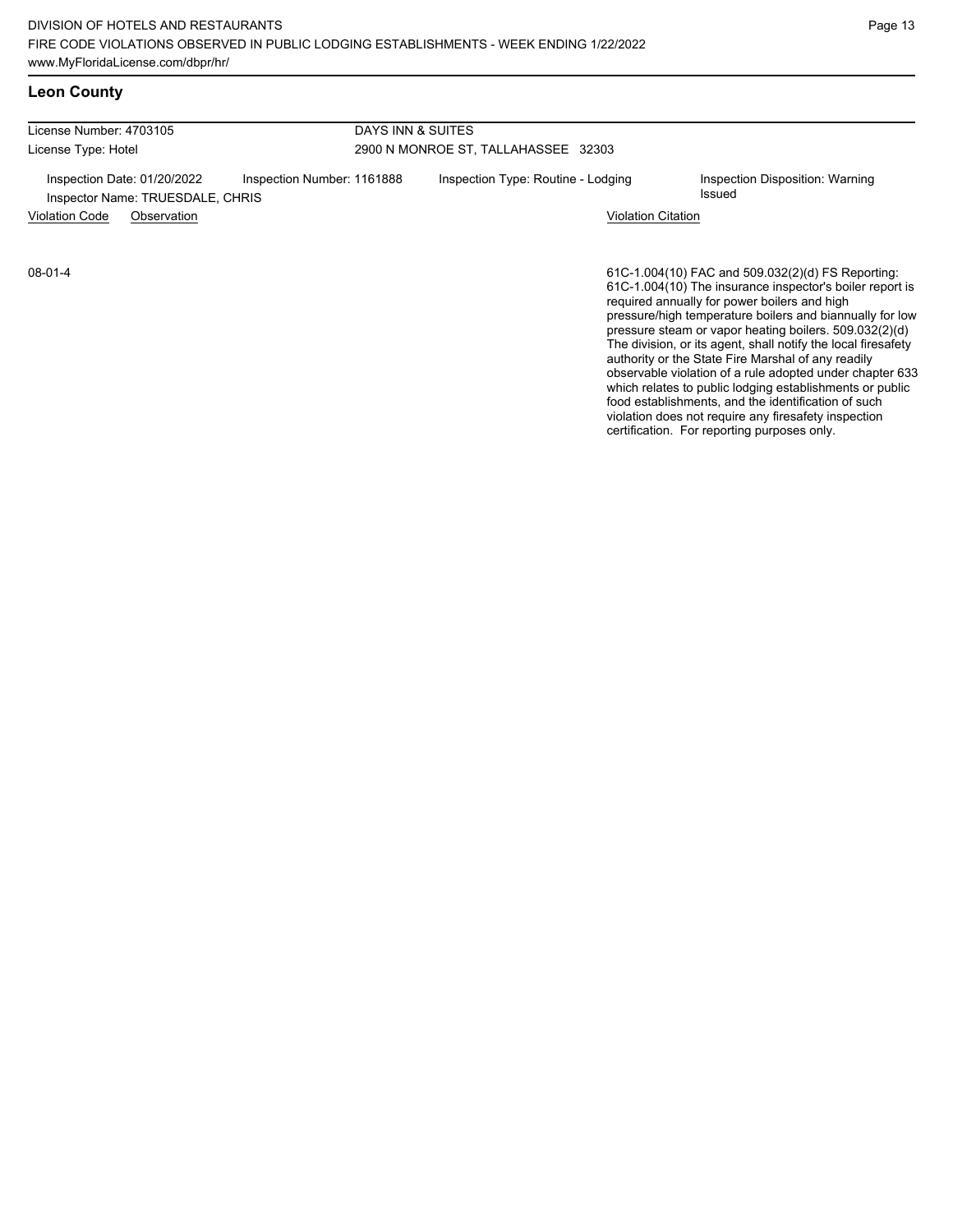License Number: 5103072 License Type: Hotel

# HOLIDAY INN EXPRESS & SUITES BRADENTON WEST 4450 47 ST W, BRADENTON 34210

Inspection Date: 01/19/2022 Inspection Number: 1161364 Inspection Type: Routine - Lodging Inspection Disposition: Inspection<br>Inspector Name: MCKFON MICHAFI Inspector Name: MCKEON, MICHAEL

Violation Code Observation Violation Citation

04-01-4

509.032(2)(d) FS Reporting: The division, or its agent, shall notify the local firesafety authority or the State Fire Marshal of any readily observable violation of a rule adopted under chapter 633 which relates to public lodging establishments or public food establishments, and the identification of such violation does not require any firesafety inspection certification. For reporting purposes only.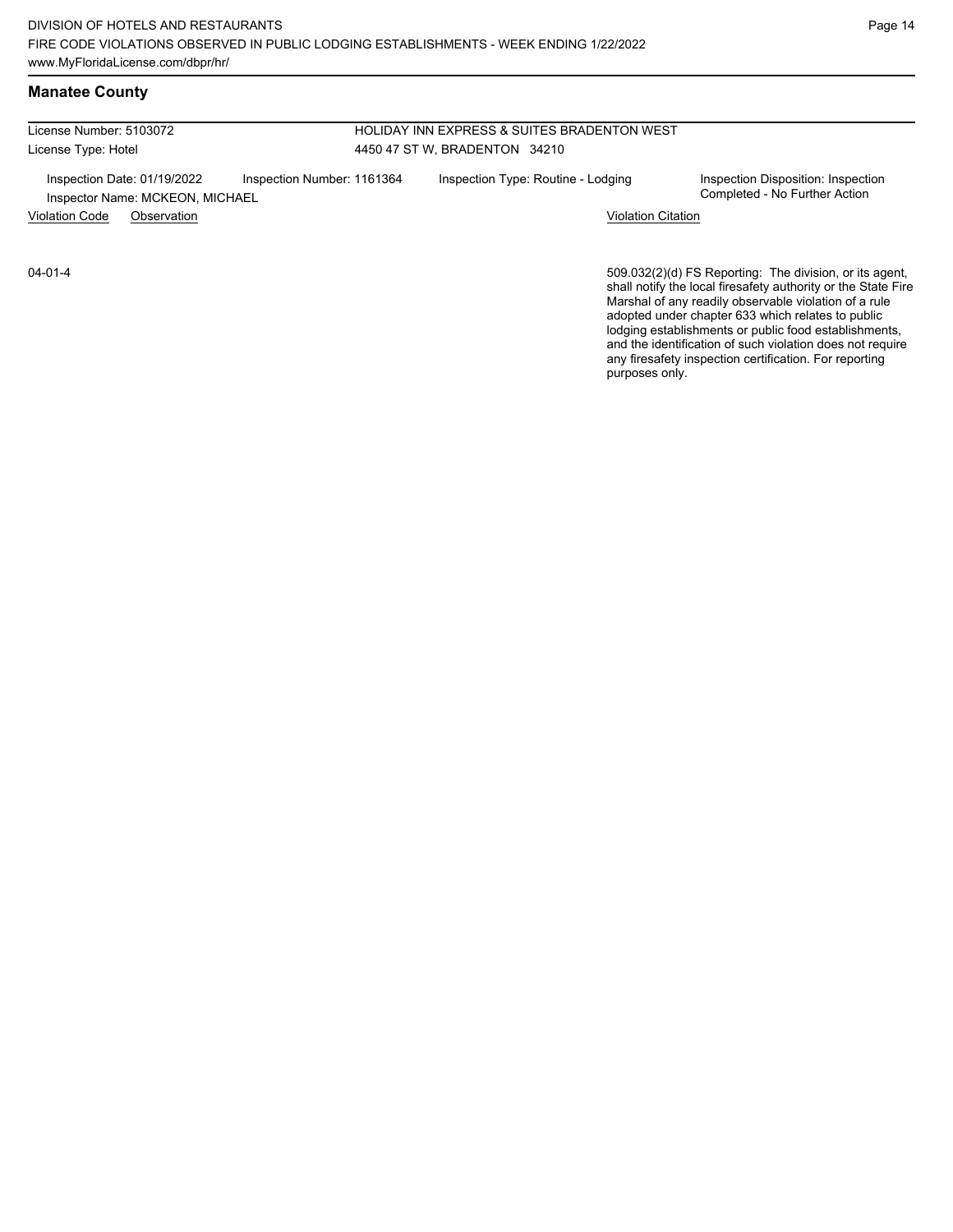## **Monroe County**

| License Number: 5402993                                          | <b>BATES B &amp; B</b>     |                                           |                           |                                                                                                                                                                                                                                                                                                                                                                                                                                                                                                                                                                                                                                                                                                                                                                                                                                                |  |  |  |
|------------------------------------------------------------------|----------------------------|-------------------------------------------|---------------------------|------------------------------------------------------------------------------------------------------------------------------------------------------------------------------------------------------------------------------------------------------------------------------------------------------------------------------------------------------------------------------------------------------------------------------------------------------------------------------------------------------------------------------------------------------------------------------------------------------------------------------------------------------------------------------------------------------------------------------------------------------------------------------------------------------------------------------------------------|--|--|--|
| License Type: Bed and Breakfast                                  |                            | 84791 OLD HWY, ISLAMORADA, VLG OF I 33036 |                           |                                                                                                                                                                                                                                                                                                                                                                                                                                                                                                                                                                                                                                                                                                                                                                                                                                                |  |  |  |
| Inspection Date: 01/18/2022<br>Inspector Name: WHITEHURST, SCOTT | Inspection Number: 1094636 | Inspection Type: Routine - Lodging        |                           | Inspection Disposition: Inspection<br>Completed - No Further Action                                                                                                                                                                                                                                                                                                                                                                                                                                                                                                                                                                                                                                                                                                                                                                            |  |  |  |
| <b>Violation Code</b><br>Observation                             |                            |                                           | <b>Violation Citation</b> |                                                                                                                                                                                                                                                                                                                                                                                                                                                                                                                                                                                                                                                                                                                                                                                                                                                |  |  |  |
| $03 - 01 - 4$                                                    |                            |                                           | purposes only.            | 509.215 and 509.032(2)(d) FS Reporting: 509.215 Any<br>public lodging establishment, as defined in this chapter,<br>which is of three stories or more, or over 75 feet in<br>height shall be equipped with an automatic sprinkler<br>system installed in compliance with the provisions<br>prescribed in the National Fire Protection Association<br>publication NFPA No. 13 "Standards for the Installation<br>of Sprinkler Systems. 509.032(2)(d) The division, or its<br>agent, shall notify the local firesafety authority or the<br>State Fire Marshal of any readily observable violation of<br>a rule adopted under chapter 633 which relates to public<br>lodging establishments or public food establishments,<br>and the identification of such violation does not require<br>any firesafety inspection certification. For reporting |  |  |  |
| License Number: 5400289                                          |                            | <b>RIPTIDE RV PARK &amp; MOTEL</b>        |                           |                                                                                                                                                                                                                                                                                                                                                                                                                                                                                                                                                                                                                                                                                                                                                                                                                                                |  |  |  |
| License Type: Motel                                              |                            | 97680 OVERSEAS HWY, KEY LARGO 33037       |                           |                                                                                                                                                                                                                                                                                                                                                                                                                                                                                                                                                                                                                                                                                                                                                                                                                                                |  |  |  |
| Inspection Date: 01/20/2022<br>Inspector Name: GONZALEZ, RICARDO | Inspection Number: 1218222 | Inspection Type: Routine - Lodging        |                           | Inspection Disposition: Call Back -<br>Complied                                                                                                                                                                                                                                                                                                                                                                                                                                                                                                                                                                                                                                                                                                                                                                                                |  |  |  |
| <b>Violation Code</b><br>Observation                             |                            |                                           | <b>Violation Citation</b> |                                                                                                                                                                                                                                                                                                                                                                                                                                                                                                                                                                                                                                                                                                                                                                                                                                                |  |  |  |
| $05-02-5$                                                        |                            |                                           |                           | 509.032(2)(d) FS Reporting: The division, or its agent,<br>shall notify the local firesafety authority or the State Fire                                                                                                                                                                                                                                                                                                                                                                                                                                                                                                                                                                                                                                                                                                                       |  |  |  |

Marshal of any readily observable violation of a rule adopted under chapter 633 which relates to public lodging establishments or public food establishments, and the identification of such violation does not require any firesafety inspection certification. For reporting purposes only.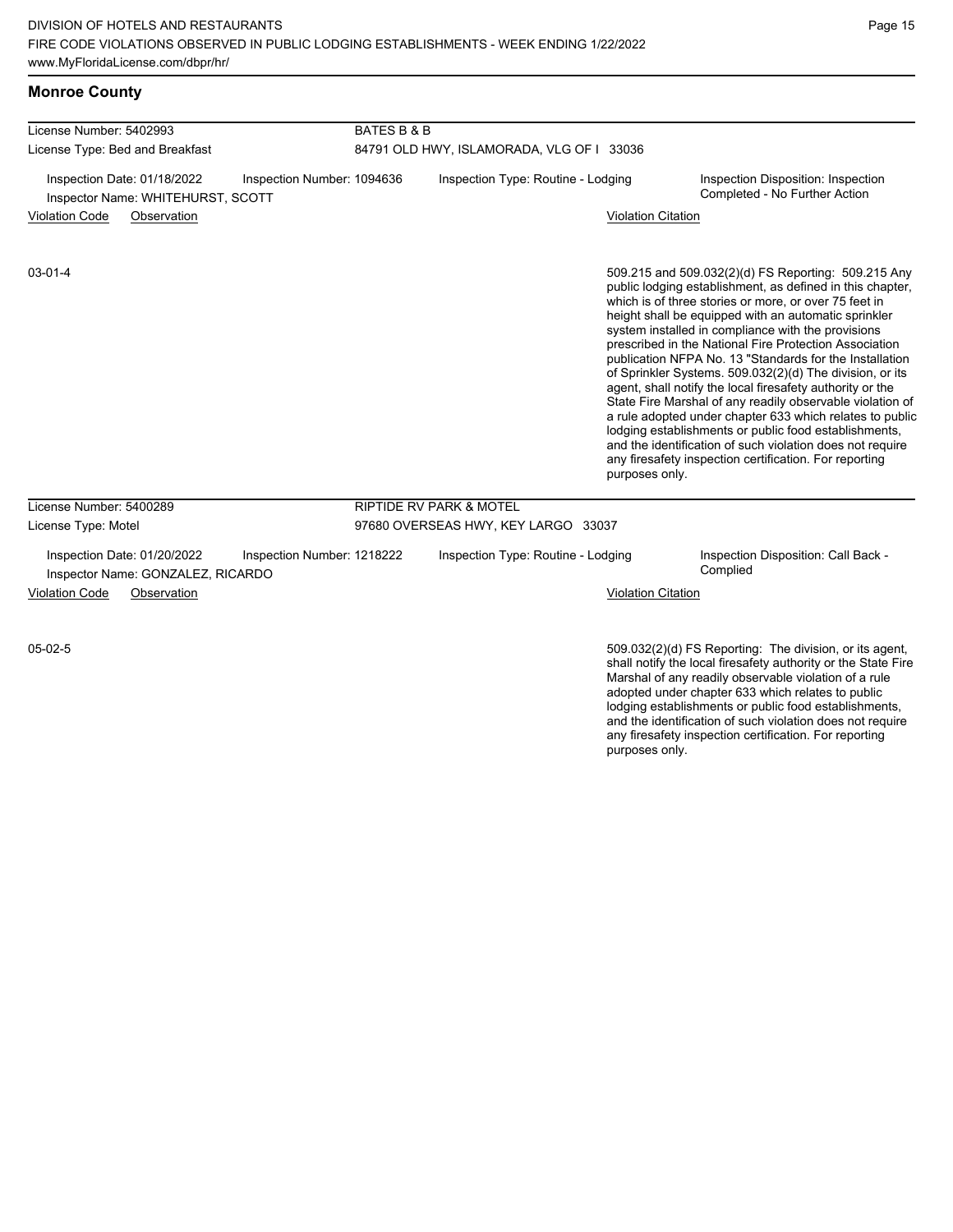| <b>Osceola County</b>                                                                     |                            |                                                                |                           |                                                                                                                                                                                                                                                                                                                                                                                                                                                                                                                                                                                                                                                                                                  |
|-------------------------------------------------------------------------------------------|----------------------------|----------------------------------------------------------------|---------------------------|--------------------------------------------------------------------------------------------------------------------------------------------------------------------------------------------------------------------------------------------------------------------------------------------------------------------------------------------------------------------------------------------------------------------------------------------------------------------------------------------------------------------------------------------------------------------------------------------------------------------------------------------------------------------------------------------------|
| License Number: 5913607<br>License Type: Apartment                                        |                            | <b>SAN MATEO CROSSING</b><br>1115 PACIFICA DR, KISSIMMEE 34744 |                           |                                                                                                                                                                                                                                                                                                                                                                                                                                                                                                                                                                                                                                                                                                  |
| Inspection Date: 01/20/2022<br>Inspection Number: 1524581<br>Inspector Name: ALVIS, DAVID |                            | Inspection Type: Routine - Lodging                             |                           | Inspection Disposition: Inspection<br>Completed - No Further Action                                                                                                                                                                                                                                                                                                                                                                                                                                                                                                                                                                                                                              |
| <b>Violation Code</b><br>Observation                                                      |                            |                                                                | <b>Violation Citation</b> |                                                                                                                                                                                                                                                                                                                                                                                                                                                                                                                                                                                                                                                                                                  |
| $04 - 01 - 4$                                                                             |                            |                                                                | purposes only.            | 509.032(2)(d) FS Reporting: The division, or its agent,<br>shall notify the local firesafety authority or the State Fire<br>Marshal of any readily observable violation of a rule<br>adopted under chapter 633 which relates to public<br>lodging establishments or public food establishments,<br>and the identification of such violation does not require<br>any firesafety inspection certification. For reporting                                                                                                                                                                                                                                                                           |
| License Number: 5912065                                                                   |                            | FAIRFIELD INN SUITES BY MARRIOTT                               |                           |                                                                                                                                                                                                                                                                                                                                                                                                                                                                                                                                                                                                                                                                                                  |
| License Type: Hotel                                                                       |                            | 6073 W IRLO BRONSON MEMORIAL HWY, KISSIMMEE 34747              |                           |                                                                                                                                                                                                                                                                                                                                                                                                                                                                                                                                                                                                                                                                                                  |
| Inspection Date: 01/20/2022<br>Inspector Name: IRVEN, RYAN                                | Inspection Number: 1161938 | Inspection Type: Routine - Lodging                             |                           | Inspection Disposition: Inspection<br>Completed - No Further Action                                                                                                                                                                                                                                                                                                                                                                                                                                                                                                                                                                                                                              |
| <b>Violation Code</b><br>Observation                                                      |                            |                                                                | <b>Violation Citation</b> |                                                                                                                                                                                                                                                                                                                                                                                                                                                                                                                                                                                                                                                                                                  |
| $04 - 01 - 4$                                                                             |                            |                                                                | purposes only.            | 509.032(2)(d) FS Reporting: The division, or its agent,<br>shall notify the local firesafety authority or the State Fire<br>Marshal of any readily observable violation of a rule<br>adopted under chapter 633 which relates to public<br>lodging establishments or public food establishments,<br>and the identification of such violation does not require<br>any firesafety inspection certification. For reporting                                                                                                                                                                                                                                                                           |
| License Number: 5912070                                                                   |                            | <b>GRAND HOTEL KISSIMMEE</b>                                   |                           |                                                                                                                                                                                                                                                                                                                                                                                                                                                                                                                                                                                                                                                                                                  |
| License Type: Hotel                                                                       |                            | 3104 PARKWAY BLVD, KISSIMMEE 34747                             |                           |                                                                                                                                                                                                                                                                                                                                                                                                                                                                                                                                                                                                                                                                                                  |
| Inspection Date: 01/19/2022<br>Inspector Name: IRVEN, RYAN                                | Inspection Number: 1161508 | Inspection Type: Routine - Lodging                             |                           | Inspection Disposition: Call Back -<br>Admin. complaint recommended                                                                                                                                                                                                                                                                                                                                                                                                                                                                                                                                                                                                                              |
| <b>Violation Code</b><br>Observation                                                      |                            |                                                                | <b>Violation Citation</b> |                                                                                                                                                                                                                                                                                                                                                                                                                                                                                                                                                                                                                                                                                                  |
| 08-03-4                                                                                   |                            |                                                                |                           | 61C-1.004(10) FAC and 509.032(2)(d) FS Reporting:<br>61C-1.004(10) The insurance inspector's boiler report is<br>required annually for power boilers and high<br>pressure/high temperature boilers and biannually for low<br>pressure steam or vapor heating boilers. 509.032(2)(d)<br>The division, or its agent, shall notify the local firesafety<br>authority or the State Fire Marshal of any readily<br>observable violation of a rule adopted under chapter 633<br>which relates to public lodging establishments or public<br>food establishments, and the identification of such<br>violation does not require any firesafety inspection<br>certification. For reporting purposes only. |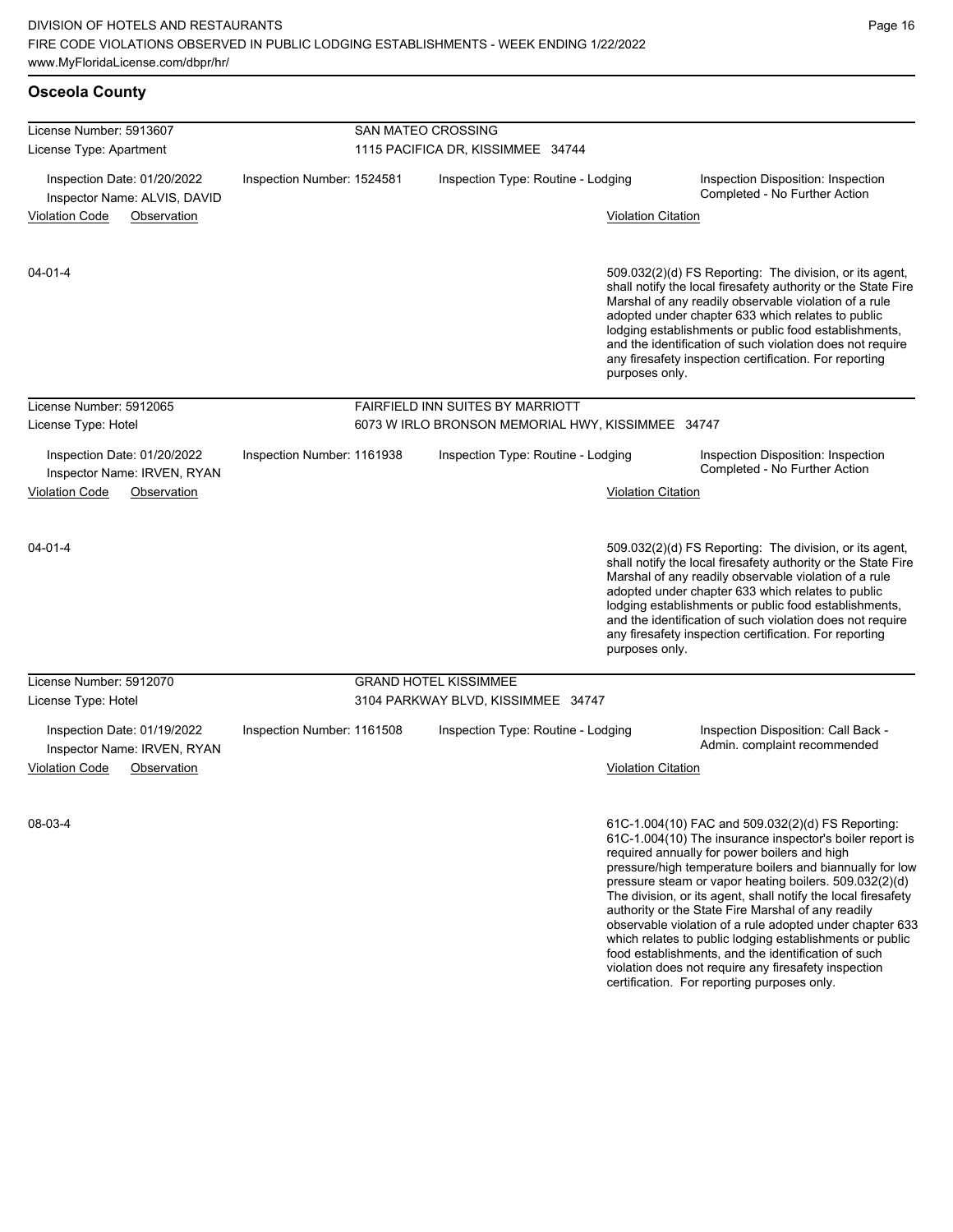| <b>Palm Beach County</b>                                                                        |                     |                                                                     |                           |                                                                                                                                                                                                                                                                                                                                                                                                                                                                                                                                                                                                                                                                                                  |
|-------------------------------------------------------------------------------------------------|---------------------|---------------------------------------------------------------------|---------------------------|--------------------------------------------------------------------------------------------------------------------------------------------------------------------------------------------------------------------------------------------------------------------------------------------------------------------------------------------------------------------------------------------------------------------------------------------------------------------------------------------------------------------------------------------------------------------------------------------------------------------------------------------------------------------------------------------------|
| License Number: 6014240<br>License Type: Apartment                                              |                     | 1200 N SAPODILLA AVE<br>1200 N SAPODILLA AVE, WEST PALM BEACH 33401 |                           |                                                                                                                                                                                                                                                                                                                                                                                                                                                                                                                                                                                                                                                                                                  |
| Inspection Date: 01/21/2022<br>Inspection Number: 1523896<br>Inspector Name: ROTONDI, VICTOR    |                     | Inspection Type: Routine - Lodging                                  |                           | Inspection Disposition: Inspection<br>Completed - No Further Action                                                                                                                                                                                                                                                                                                                                                                                                                                                                                                                                                                                                                              |
| <b>Violation Code</b><br>Observation                                                            |                     |                                                                     | <b>Violation Citation</b> |                                                                                                                                                                                                                                                                                                                                                                                                                                                                                                                                                                                                                                                                                                  |
| $01 - 02 - 4$                                                                                   |                     |                                                                     | purposes only.            | 509.032(2)(d) FS Reporting: (d) The division, or its<br>agent, shall notify the local firesafety authority or the<br>State Fire Marshal of any readily observable violation of<br>a rule adopted under chapter 633 which relates to public<br>lodging establishments or public food establishments,<br>and the identification of such violation does not require<br>any firesafety inspection certification. For reporting                                                                                                                                                                                                                                                                       |
| License Number: 6011411                                                                         | <b>RED ROOF INN</b> |                                                                     |                           |                                                                                                                                                                                                                                                                                                                                                                                                                                                                                                                                                                                                                                                                                                  |
| License Type: Hotel                                                                             |                     | 2421 METROCENTRE BLVD, WEST PALM BEACH 33407                        |                           |                                                                                                                                                                                                                                                                                                                                                                                                                                                                                                                                                                                                                                                                                                  |
| Inspection Date: 01/19/2022<br>Inspection Number: 1164036<br>Inspector Name: MCCARTHY, RAMONA   |                     | Inspection Type: Complaint Full                                     |                           | Inspection Disposition: Inspection<br>Completed - No Further Action                                                                                                                                                                                                                                                                                                                                                                                                                                                                                                                                                                                                                              |
| <b>Violation Code</b><br>Observation                                                            |                     |                                                                     | <b>Violation Citation</b> |                                                                                                                                                                                                                                                                                                                                                                                                                                                                                                                                                                                                                                                                                                  |
| $08 - 01 - 4$                                                                                   |                     |                                                                     |                           | 61C-1.004(10) FAC and 509.032(2)(d) FS Reporting:<br>61C-1.004(10) The insurance inspector's boiler report is<br>required annually for power boilers and high<br>pressure/high temperature boilers and biannually for low<br>pressure steam or vapor heating boilers. 509.032(2)(d)<br>The division, or its agent, shall notify the local firesafety<br>authority or the State Fire Marshal of any readily<br>observable violation of a rule adopted under chapter 633<br>which relates to public lodging establishments or public<br>food establishments, and the identification of such<br>violation does not require any firesafety inspection<br>certification. For reporting purposes only. |
| License Number: 6013380                                                                         |                     | THE RESERVE AND PARK AT RIVERBRIDGE (PARK)                          |                           |                                                                                                                                                                                                                                                                                                                                                                                                                                                                                                                                                                                                                                                                                                  |
| License Type: Apartment                                                                         |                     | 10 PARKWAY CT, GREENACRES 33413                                     |                           |                                                                                                                                                                                                                                                                                                                                                                                                                                                                                                                                                                                                                                                                                                  |
| Inspection Date: 01/20/2022<br>Inspection Number: 1534071<br>Inspector Name: MONTILLA, NATHALIE |                     | Inspection Type: Complaint Full                                     |                           | Inspection Disposition: Inspection<br>Completed - No Further Action                                                                                                                                                                                                                                                                                                                                                                                                                                                                                                                                                                                                                              |
| <b>Violation Code</b><br>Observation                                                            |                     |                                                                     | <b>Violation Citation</b> |                                                                                                                                                                                                                                                                                                                                                                                                                                                                                                                                                                                                                                                                                                  |
| $01 - 02 - 4$                                                                                   |                     |                                                                     |                           | 509.032(2)(d) FS Reporting: (d) The division, or its<br>agent, shall notify the local firesafety authority or the<br>State Fire Marshal of any readily observable violation of<br>a rule adopted under chapter 633 which relates to public<br>lodging establishments or public food establishments,<br>and the identification of such violation does not require                                                                                                                                                                                                                                                                                                                                 |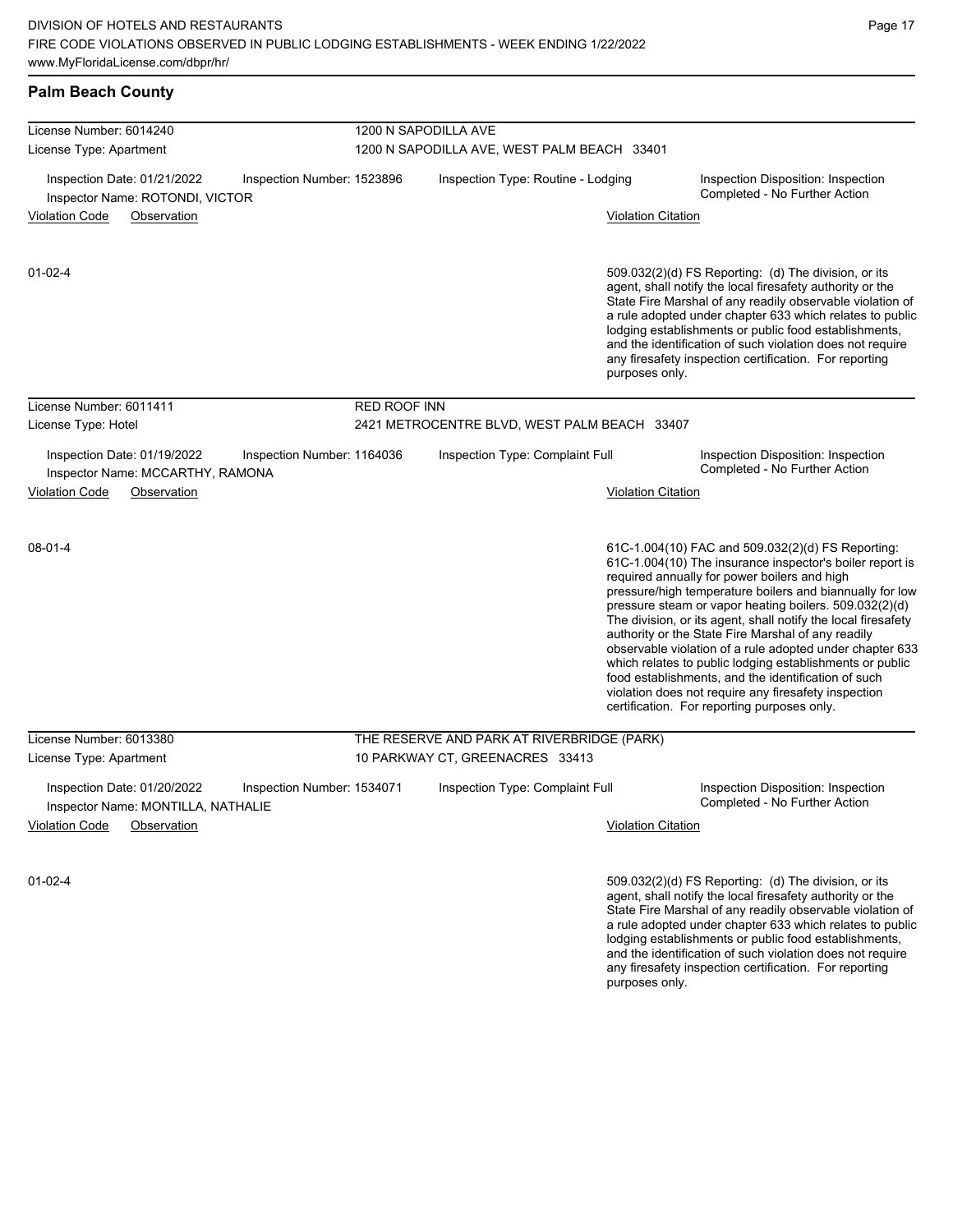| License Number: 6014506                                                                                                                | <b>BONITA PINES APARTMENTS LLC</b>               |                           |                                                                                                                                                                                                                                                                                                                                                                                                                            |  |  |
|----------------------------------------------------------------------------------------------------------------------------------------|--------------------------------------------------|---------------------------|----------------------------------------------------------------------------------------------------------------------------------------------------------------------------------------------------------------------------------------------------------------------------------------------------------------------------------------------------------------------------------------------------------------------------|--|--|
| License Type: Apartment                                                                                                                | 5027 4 RD N, WEST PALM BEACH 33415               |                           |                                                                                                                                                                                                                                                                                                                                                                                                                            |  |  |
| Inspection Number: 1533827<br>Inspection Date: 01/18/2022<br>Inspector Name: MONTILLA, NATHALIE                                        | Inspection Type: Lodging-Licensing<br>Inspection |                           | Inspection Disposition: Call Back -<br>Complied                                                                                                                                                                                                                                                                                                                                                                            |  |  |
| Violation Code<br>Observation                                                                                                          |                                                  | <b>Violation Citation</b> |                                                                                                                                                                                                                                                                                                                                                                                                                            |  |  |
| $01 - 02 - 4$                                                                                                                          |                                                  | purposes only.            | 509.032(2)(d) FS Reporting: (d) The division, or its<br>agent, shall notify the local firesafety authority or the<br>State Fire Marshal of any readily observable violation of<br>a rule adopted under chapter 633 which relates to public<br>lodging establishments or public food establishments,<br>and the identification of such violation does not require<br>any firesafety inspection certification. For reporting |  |  |
| License Number: 6000117                                                                                                                | DELRAY GULFSTREAM APARTMENTS LLC                 |                           |                                                                                                                                                                                                                                                                                                                                                                                                                            |  |  |
| License Type: Apartment                                                                                                                | 268 NE 14 ST, DELRAY BEACH 33444                 |                           |                                                                                                                                                                                                                                                                                                                                                                                                                            |  |  |
| Inspection Date: 01/20/2022<br>Inspection Number: 1527244<br>Inspector Name: GOODWIN, NICHOLAS<br><b>Violation Code</b><br>Observation | Inspection Type: Routine - Lodging               | <b>Violation Citation</b> | Inspection Disposition: Inspection<br>Completed - No Further Action                                                                                                                                                                                                                                                                                                                                                        |  |  |
| $02 - 08 - 4$                                                                                                                          |                                                  |                           | 509.032(2)(d) FS Reporting: (d) The division, or its                                                                                                                                                                                                                                                                                                                                                                       |  |  |

agent, shall notify the local firesafety authority or the State Fire Marshal of any readily observable violation of a rule adopted under chapter 633 which relates to public lodging establishments or public food establishments, and the identification of such violation does not require any firesafety inspection certification. For reporting purposes only.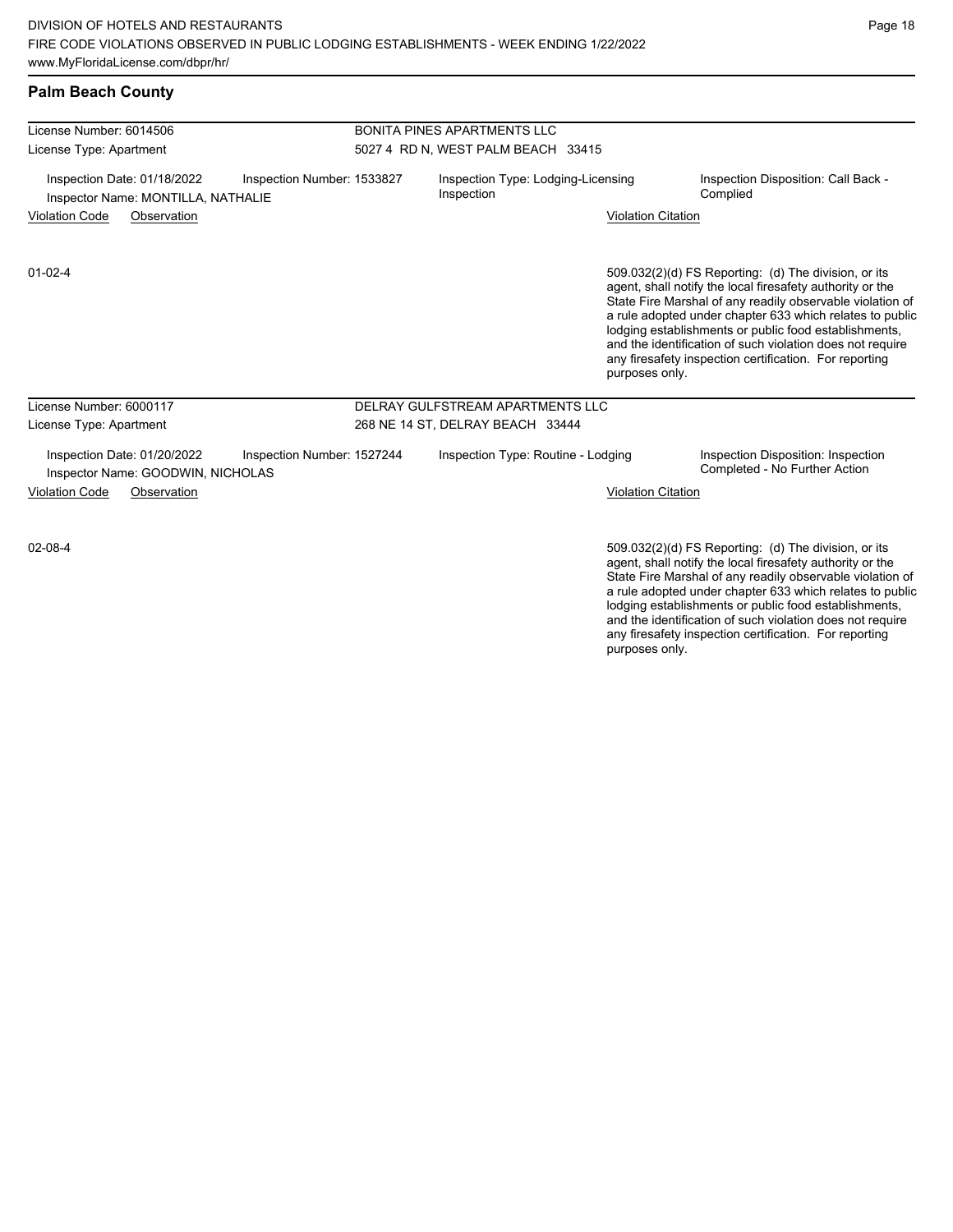and the identification of such violation does not require any firesafety inspection certification. For reporting

| <b>Pinellas County</b>                                                                            |                                                                           |                           |                                                                                                                                                                                                                                                                                                                                                                                                                            |
|---------------------------------------------------------------------------------------------------|---------------------------------------------------------------------------|---------------------------|----------------------------------------------------------------------------------------------------------------------------------------------------------------------------------------------------------------------------------------------------------------------------------------------------------------------------------------------------------------------------------------------------------------------------|
| License Number: 6201655                                                                           | ALTA MAR AT BRODWATER                                                     |                           |                                                                                                                                                                                                                                                                                                                                                                                                                            |
| License Type: Apartment                                                                           | 3901 38 AVE S, ST. PETERSBURG 33711                                       |                           |                                                                                                                                                                                                                                                                                                                                                                                                                            |
| Inspection Date: 01/18/2022<br>Inspection Number: 1534009<br>Inspector Name: HEFFNER, CHRISTOPHER | Inspection Type: Complaint Full                                           |                           | Inspection Disposition: Inspection<br>Completed - No Further Action                                                                                                                                                                                                                                                                                                                                                        |
| <b>Violation Code</b><br>Observation                                                              |                                                                           | <b>Violation Citation</b> |                                                                                                                                                                                                                                                                                                                                                                                                                            |
| $12 - 04 - 4$                                                                                     |                                                                           | good repair.              | 61C-1.004(5) FAC High Priority: All building structural<br>components, attachments and fixtures shall be kept in                                                                                                                                                                                                                                                                                                           |
| $12 - 04 - 4$                                                                                     |                                                                           | good repair.              | 61C-1.004(5) FAC High Priority: All building structural<br>components, attachments and fixtures shall be kept in                                                                                                                                                                                                                                                                                                           |
| License Number: 6203847                                                                           | PRINCE OF WALES APTS<br>2080 KINGS HWY/ 1390 ARBELIS ST, CLEARWATER 33755 |                           |                                                                                                                                                                                                                                                                                                                                                                                                                            |
| License Type: Apartment                                                                           |                                                                           |                           |                                                                                                                                                                                                                                                                                                                                                                                                                            |
| Inspection Date: 01/18/2022<br>Inspection Number: 1521054<br>Inspector Name: PEARCE, LAURA        | Inspection Type: Routine - Lodging                                        |                           | Inspection Disposition: Inspection<br>Completed - No Further Action                                                                                                                                                                                                                                                                                                                                                        |
| <b>Violation Code</b><br>Observation                                                              |                                                                           | <b>Violation Citation</b> |                                                                                                                                                                                                                                                                                                                                                                                                                            |
| $01 - 06 - 4$                                                                                     |                                                                           | purposes only.            | 509.032(2)(d) FS Reporting: (d) The division, or its<br>agent, shall notify the local firesafety authority or the<br>State Fire Marshal of any readily observable violation of<br>a rule adopted under chapter 633 which relates to public<br>lodging establishments or public food establishments,<br>and the identification of such violation does not require<br>any firesafety inspection certification. For reporting |
| License Number: 6205284                                                                           | KIMBERLY MANOR APARTMENTS LLC                                             |                           |                                                                                                                                                                                                                                                                                                                                                                                                                            |
| License Type: Apartment                                                                           | 1482 FRANKLIN ST, CLEARWATER 33755                                        |                           |                                                                                                                                                                                                                                                                                                                                                                                                                            |
| Inspection Date: 01/19/2022<br>Inspection Number: 1523984<br>Inspector Name: PEARCE, LAURA        | Inspection Type: Routine - Lodging                                        |                           | Inspection Disposition: Inspection<br>Completed - No Further Action                                                                                                                                                                                                                                                                                                                                                        |
| <b>Violation Code</b><br>Observation                                                              |                                                                           | <b>Violation Citation</b> |                                                                                                                                                                                                                                                                                                                                                                                                                            |
| 01-02-4                                                                                           |                                                                           |                           | 509.032(2)(d) FS Reporting (d) The division, or its<br>agent, shall notify the local firesafety authority or the<br>State Fire Marshal of any readily observable violation of<br>a rule adopted under chapter 633 which relates to public<br>lodging establishments or public food establishments,                                                                                                                         |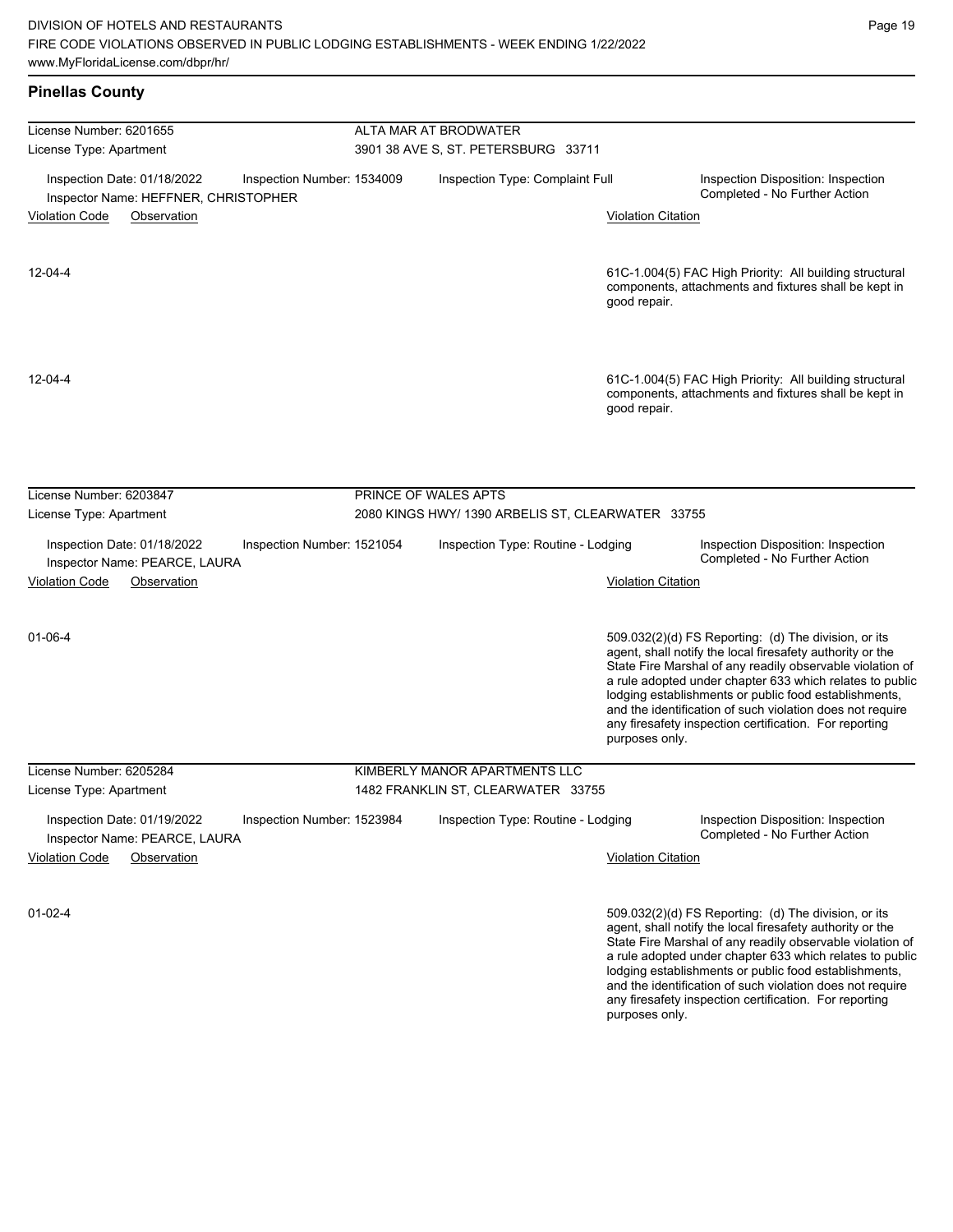and the identification of such violation does not require any firesafety inspection certification. For reporting

| <b>Pinellas County</b>                                                                     |                       |                                       |                           |                                                                                                                                                                                                                                                                                                                                                                                                                            |
|--------------------------------------------------------------------------------------------|-----------------------|---------------------------------------|---------------------------|----------------------------------------------------------------------------------------------------------------------------------------------------------------------------------------------------------------------------------------------------------------------------------------------------------------------------------------------------------------------------------------------------------------------------|
| License Number: 6215321                                                                    | <b>BRENTWOOD APTS</b> |                                       |                           |                                                                                                                                                                                                                                                                                                                                                                                                                            |
| License Type: Apartment                                                                    |                       | 1430 1432 SPRING LN, CLEARWATER 33755 |                           |                                                                                                                                                                                                                                                                                                                                                                                                                            |
| Inspection Date: 01/18/2022<br>Inspection Number: 1522416<br>Inspector Name: PEARCE, LAURA |                       | Inspection Type: Routine - Lodging    |                           | Inspection Disposition: Inspection<br>Completed - No Further Action                                                                                                                                                                                                                                                                                                                                                        |
| <b>Violation Code</b><br>Observation                                                       |                       |                                       | <b>Violation Citation</b> |                                                                                                                                                                                                                                                                                                                                                                                                                            |
| $01 - 03 - 4$                                                                              |                       |                                       | purposes only.            | 509.032(2)(d) FS Reporting: (d) The division, or its<br>agent, shall notify the local firesafety authority or the<br>State Fire Marshal of any readily observable violation of<br>a rule adopted under chapter 633 which relates to public<br>lodging establishments or public food establishments,<br>and the identification of such violation does not require<br>any firesafety inspection certification. For reporting |
| License Number: 6204347                                                                    | <b>BELLA ROSA</b>     |                                       |                           |                                                                                                                                                                                                                                                                                                                                                                                                                            |
| License Type: Apartment                                                                    |                       | 411 S NIMBUS AVE, CLEARWATER 33765    |                           |                                                                                                                                                                                                                                                                                                                                                                                                                            |
| Inspection Date: 01/18/2022<br>Inspection Number: 1520740<br>Inspector Name: PEARCE, LAURA |                       | Inspection Type: Routine - Lodging    |                           | Inspection Disposition: Inspection<br>Completed - No Further Action                                                                                                                                                                                                                                                                                                                                                        |
| <b>Violation Code</b><br>Observation                                                       |                       |                                       | <b>Violation Citation</b> |                                                                                                                                                                                                                                                                                                                                                                                                                            |
| $01 - 02 - 4$                                                                              |                       |                                       | purposes only.            | 509.032(2)(d) FS Reporting: (d) The division, or its<br>agent, shall notify the local firesafety authority or the<br>State Fire Marshal of any readily observable violation of<br>a rule adopted under chapter 633 which relates to public<br>lodging establishments or public food establishments,<br>and the identification of such violation does not require<br>any firesafety inspection certification. For reporting |
| License Number: 6212462                                                                    |                       | FOUR TEN SOUTH APTS                   |                           |                                                                                                                                                                                                                                                                                                                                                                                                                            |
| License Type: Apartment                                                                    |                       | 410 S NIMBUS AVE, CLEARWATER 33765    |                           |                                                                                                                                                                                                                                                                                                                                                                                                                            |
| Inspection Date: 01/18/2022<br>Inspection Number: 1520784<br>Inspector Name: PEARCE, LAURA |                       | Inspection Type: Routine - Lodging    |                           | Inspection Disposition: Inspection<br>Completed - No Further Action                                                                                                                                                                                                                                                                                                                                                        |
| <b>Violation Code</b><br>Observation                                                       |                       |                                       | <b>Violation Citation</b> |                                                                                                                                                                                                                                                                                                                                                                                                                            |
| $01 - 02 - 4$                                                                              |                       |                                       |                           | 509.032(2)(d) FS Reporting: (d) The division, or its<br>agent, shall notify the local firesafety authority or the<br>State Fire Marshal of any readily observable violation of<br>a rule adopted under chapter 633 which relates to public<br>lodging establishments or public food establishments,                                                                                                                        |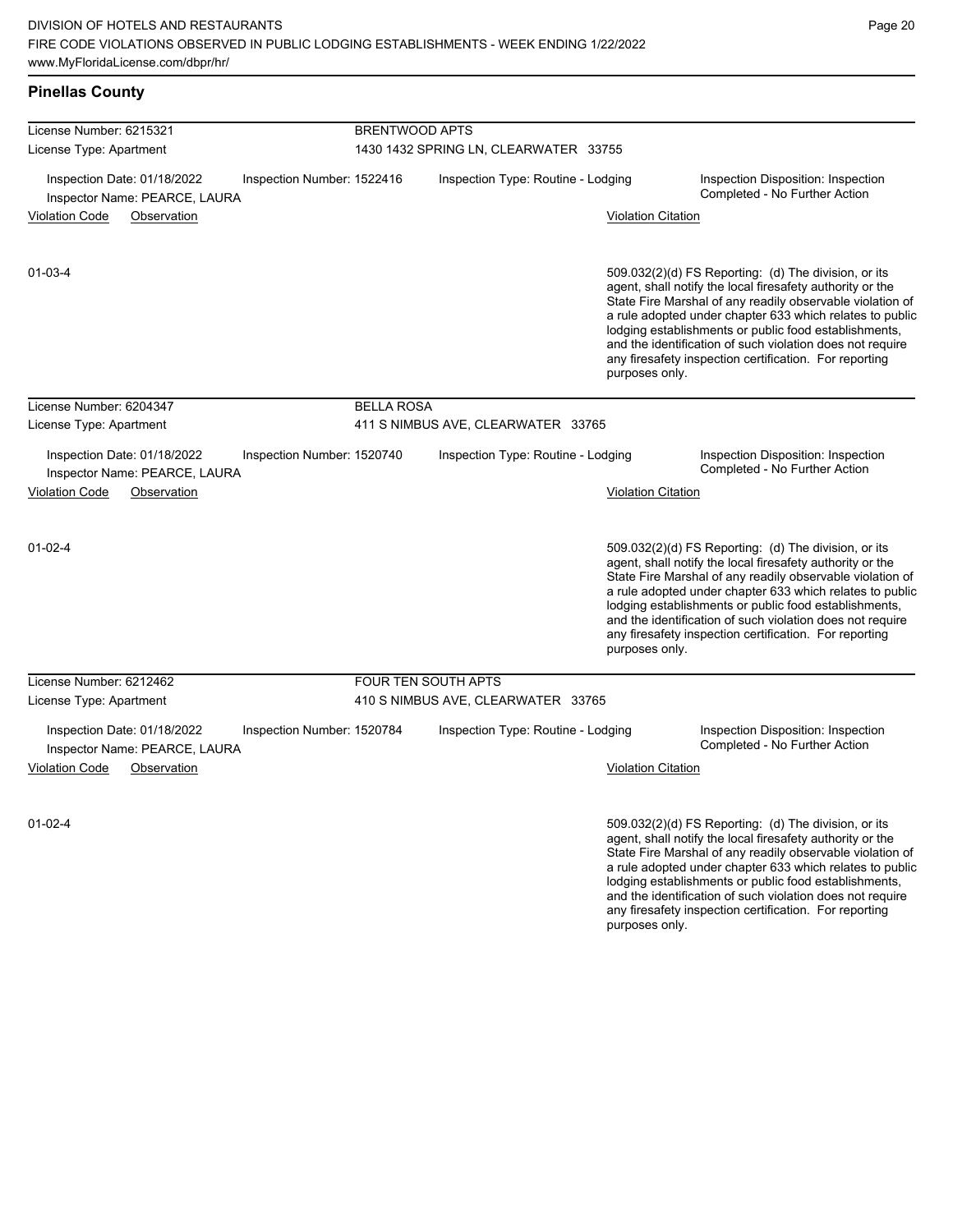# **Polk County**

| License Number: 6301061                                      |                            | PRINCE OF LAKE WALES               |                                                                     |  |
|--------------------------------------------------------------|----------------------------|------------------------------------|---------------------------------------------------------------------|--|
| License Type: Motel                                          |                            | 513 S SCENIC HWY, LAKE WALES 33853 |                                                                     |  |
| Inspection Date: 01/18/2022<br>Inspector Name: WHITE, CHERYL | Inspection Number: 1221427 | Inspection Type: Routine - Lodging | Inspection Disposition: Inspection<br>Completed - No Further Action |  |
| <b>Violation Code</b><br>Observation                         |                            | <b>Violation Citation</b>          |                                                                     |  |

04-03-4

509.032(2)(d) FS Reporting: The division, or its agent, shall notify the local firesafety authority or the State Fire Marshal of any readily observable violation of a rule adopted under chapter 633 which relates to public lodging establishments or public food establishments, and the identification of such violation does not require any firesafety inspection certification. For reporting purposes only.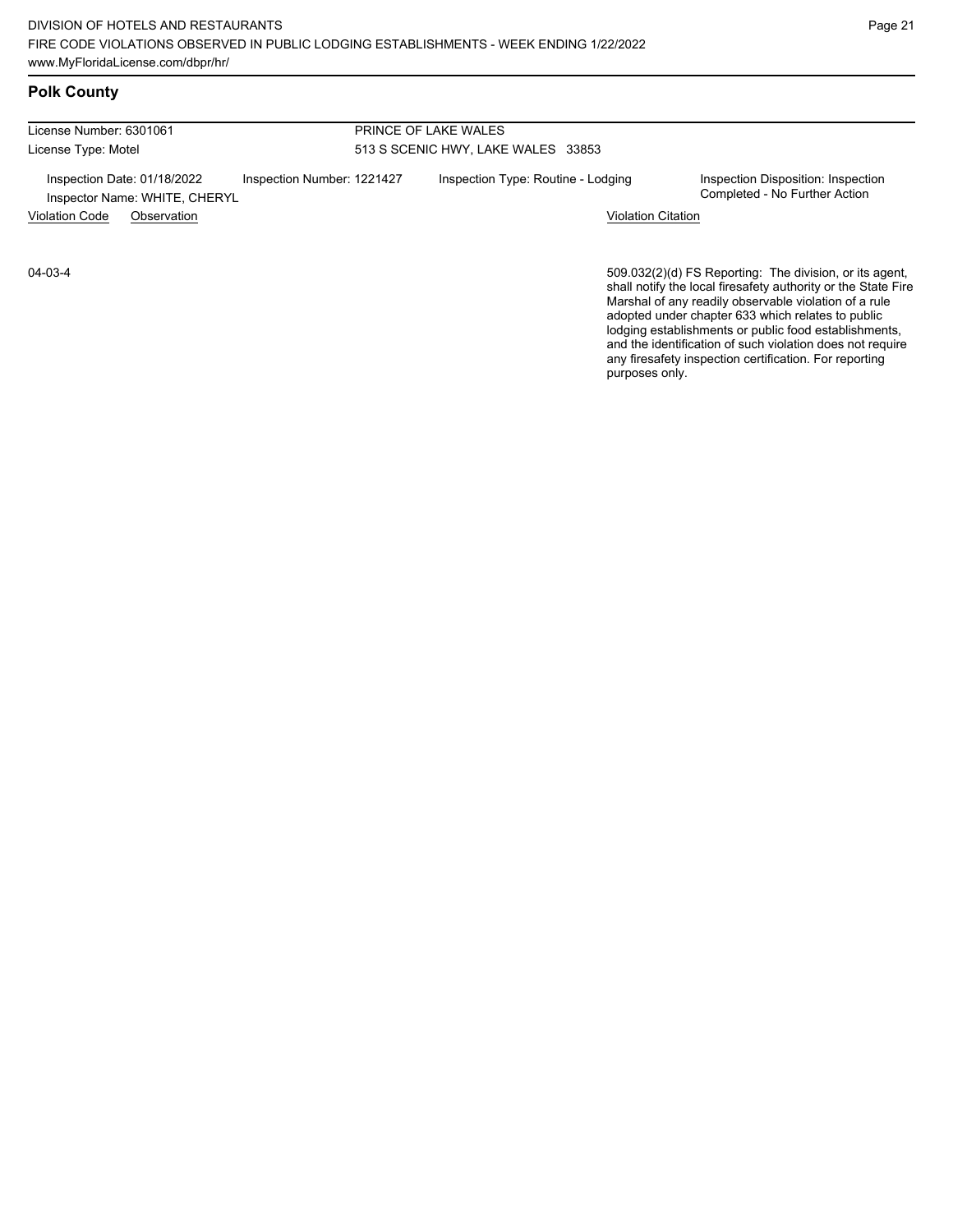### **Santa Rosa County**

License Number: 6701212 License Type: Hotel

04-02-4

#### HOLIDAY INN EXPRESS - MILTON 8510 KESHAV TAYLOR DR, MILTON 32583

Inspection Date: 01/14/2022 Inspection Number: 1162625 Inspection Type: Routine - Lodging Inspection Disposition: Inspection<br>Inspector Name: HATLER MATTHEW Inspector Name: HATLER, MATTHEW

Violation Code Observation Violation Citation

509.215(1) and (2) and 509.032(2)(d) FS Reporting: 509.215(1) Each guest room shall be equipped with an approved listed single-station smoke detector meeting the minimum requirements of NFPA-74 Standards for the Installation, Maintenance and Use of Household Fire Warning Equipment. (2) The building has smoke detectors in each guest room individually annunciating to a panel at a supervised location. 509.032(2)(d) The division, or its agent, shall notify the local firesafety authority or the State Fire Marshal of any readily observable violation of a rule adopted under chapter 633 which relates to public lodging establishments or public food establishments, and the identification of such violation does not require any firesafety inspection certification. For reporting purposes only.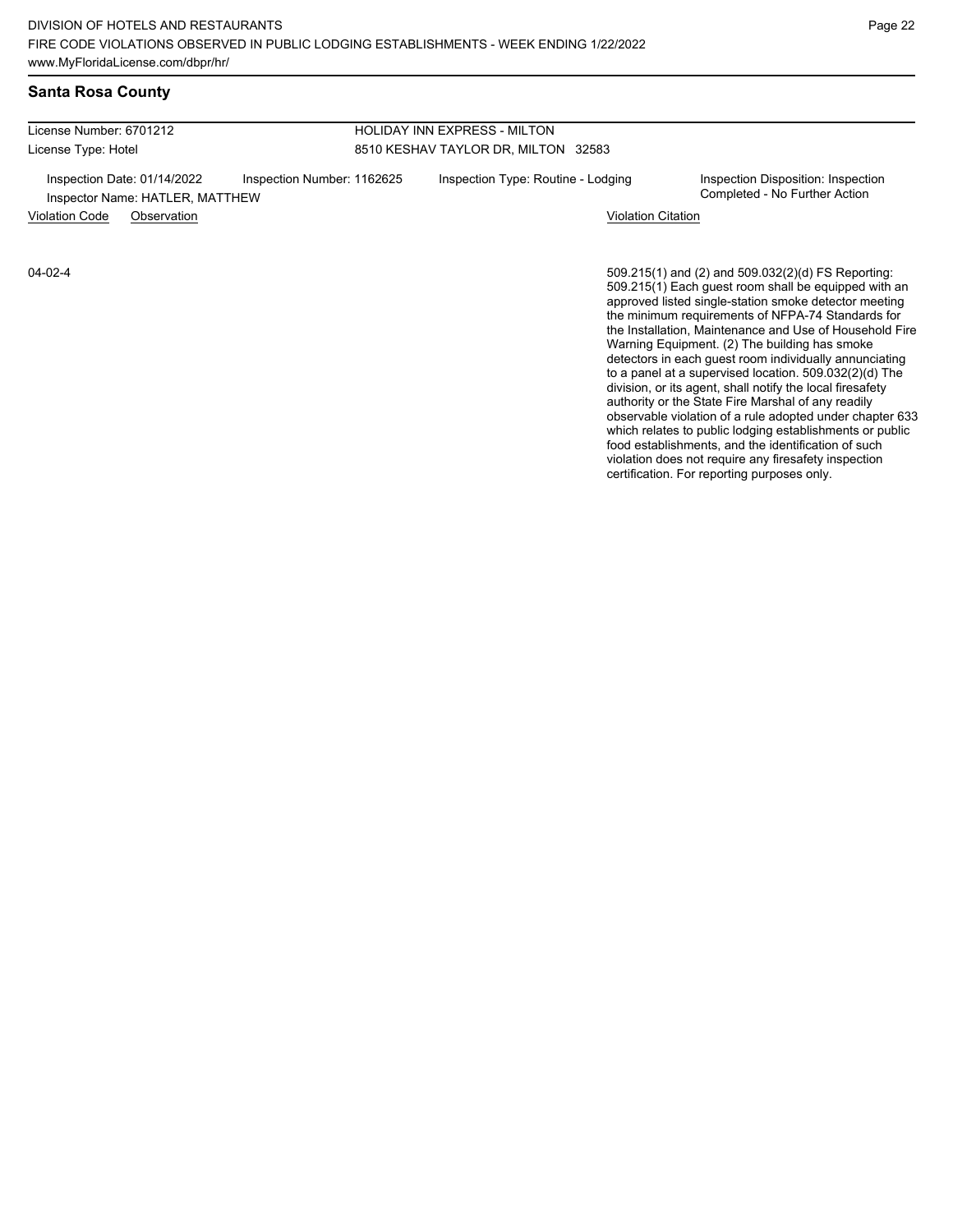| License Type: Apartment                                                                       | 5900 WILKINSON RD, SARASOTA 34233                                                     |
|-----------------------------------------------------------------------------------------------|---------------------------------------------------------------------------------------|
| Inspection Date: 01/18/2022<br>Inspection Number: 1517205<br>Inspector Name: CATTLEY, RAYMOND | Inspection Type: Routine - Lodging<br>Inspection Disposition: Call Back -<br>Complied |
| <b>Violation Code</b><br>Observation                                                          | <b>Violation Citation</b>                                                             |

04-01-4

509.032(2)(d) FS Reporting: The division, or its agent, shall notify the local firesafety authority or the State Fire Marshal of any readily observable violation of a rule adopted under chapter 633 which relates to public lodging establishments or public food establishments, and the identification of such violation does not require any firesafety inspection certification. For reporting purposes only.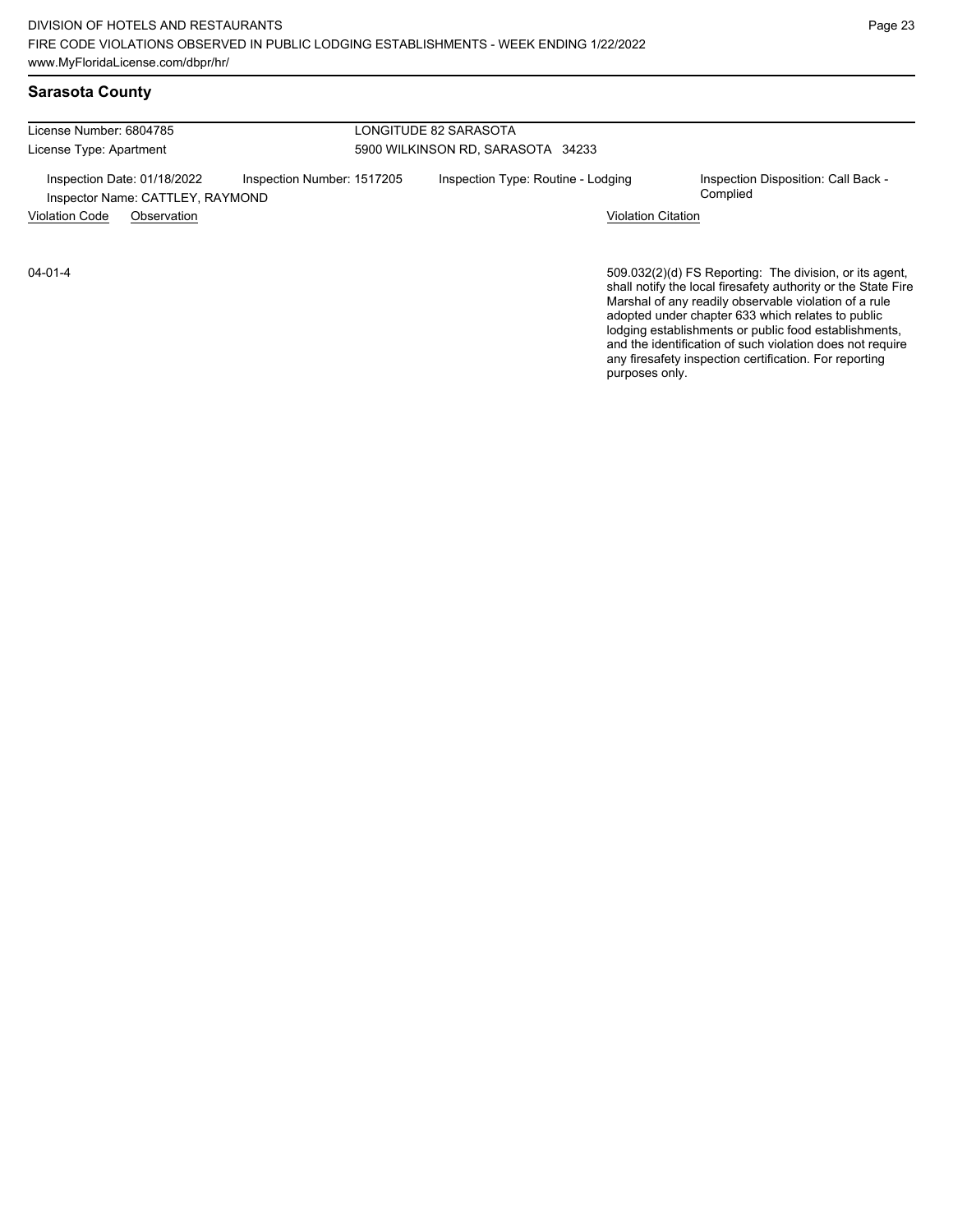| <b>Volusia County</b>                                                                                     |                            |                                                                                    |                           |                                                                                                                                                                                                                                                                                                                                                                                                                            |
|-----------------------------------------------------------------------------------------------------------|----------------------------|------------------------------------------------------------------------------------|---------------------------|----------------------------------------------------------------------------------------------------------------------------------------------------------------------------------------------------------------------------------------------------------------------------------------------------------------------------------------------------------------------------------------------------------------------------|
| License Number: 7403265<br>License Type: Apartment                                                        |                            | RIVERBREEZE PARTNERS FAIRWAYS APARTMENTS<br>1350 VIRGINIA AVE, DAYTONA BEACH 32114 |                           |                                                                                                                                                                                                                                                                                                                                                                                                                            |
| Inspection Date: 01/21/2022<br>Inspector Name: BRANNER, LISELOTTE<br><b>Violation Code</b><br>Observation | Inspection Number: 1516905 | Inspection Type: Routine - Lodging                                                 | <b>Violation Citation</b> | Inspection Disposition: Warning<br>Issued                                                                                                                                                                                                                                                                                                                                                                                  |
| $02 - 08 - 4$                                                                                             |                            |                                                                                    | purposes only.            | 509.032(2)(d) FS Reporting: (d) The division, or its<br>agent, shall notify the local firesafety authority or the<br>State Fire Marshal of any readily observable violation of<br>a rule adopted under chapter 633 which relates to public<br>lodging establishments or public food establishments,<br>and the identification of such violation does not require<br>any firesafety inspection certification. For reporting |
| License Number: 7403685                                                                                   |                            | <b>MAPLE STREET APARTMENTS</b>                                                     |                           |                                                                                                                                                                                                                                                                                                                                                                                                                            |
| License Type: Apartment                                                                                   |                            | 304 MAPLE ST, DAYTONA BEACH 32114                                                  |                           |                                                                                                                                                                                                                                                                                                                                                                                                                            |
| Inspection Date: 01/18/2022<br>Inspector Name: BRANNER, LISELOTTE<br><b>Violation Code</b><br>Observation | Inspection Number: 1528632 | Inspection Type: Routine - Lodging                                                 | <b>Violation Citation</b> | Inspection Disposition: Inspection<br>Completed - No Further Action                                                                                                                                                                                                                                                                                                                                                        |
| $07 - 01 - 4$                                                                                             |                            |                                                                                    | purposes only.            | 509.032(2)(d) FS Reporting: (d) The division, or its<br>agent, shall notify the local firesafety authority or the<br>State Fire Marshal of any readily observable violation of<br>a rule adopted under chapter 633 which relates to public<br>lodging establishments or public food establishments,<br>and the identification of such violation does not require<br>any firesafety inspection certification. For reporting |
| License Number: 7401572                                                                                   |                            | <b>BLUE TIDE APARTMENTS</b>                                                        |                           |                                                                                                                                                                                                                                                                                                                                                                                                                            |
| License Type: Apartment                                                                                   |                            | 301 RIVERSIDE DR, HOLLY HILL 32117                                                 |                           |                                                                                                                                                                                                                                                                                                                                                                                                                            |
| Inspection Date: 01/20/2022<br>Inspector Name: WOOD, JUSTIN<br><b>Violation Code</b><br>Observation       | Inspection Number: 1534068 | Inspection Type: Complaint Full                                                    | <b>Violation Citation</b> | Inspection Disposition: Warning<br><b>Issued</b>                                                                                                                                                                                                                                                                                                                                                                           |
| $01 - 02 - 4$                                                                                             |                            |                                                                                    | purposes only.            | 509.032(2)(d) FS Reporting: (d) The division, or its<br>agent, shall notify the local firesafety authority or the<br>State Fire Marshal of any readily observable violation of<br>a rule adopted under chapter 633 which relates to public<br>lodging establishments or public food establishments,<br>and the identification of such violation does not require<br>any firesafety inspection certification. For reporting |
| License Number: 7401104                                                                                   |                            | LA QUINTA INN & SUITES                                                             |                           |                                                                                                                                                                                                                                                                                                                                                                                                                            |
| License Type: Motel                                                                                       |                            | 816 N ATLANTIC AVE, DAYTONA BEACH 32118                                            |                           |                                                                                                                                                                                                                                                                                                                                                                                                                            |
| Inspection Date: 01/20/2022<br>Inspector Name: WOOD, JUSTIN<br><b>Violation Code</b><br>Observation       | Inspection Number: 1219659 | Inspection Type: Routine - Lodging                                                 | <b>Violation Citation</b> | Inspection Disposition: Inspection<br>Completed - No Further Action                                                                                                                                                                                                                                                                                                                                                        |
| $04 - 01 - 4$                                                                                             |                            |                                                                                    |                           | 509.032(2)(d) FS Reporting: The division, or its agent,<br>shall notify the local firesafety authority or the State Fire<br>Marshal of any readily observable violation of a rule<br>adopted under chapter 633 which relates to public<br>lodging establishments or public food establishments,<br>and the identification of such violation does not require                                                               |